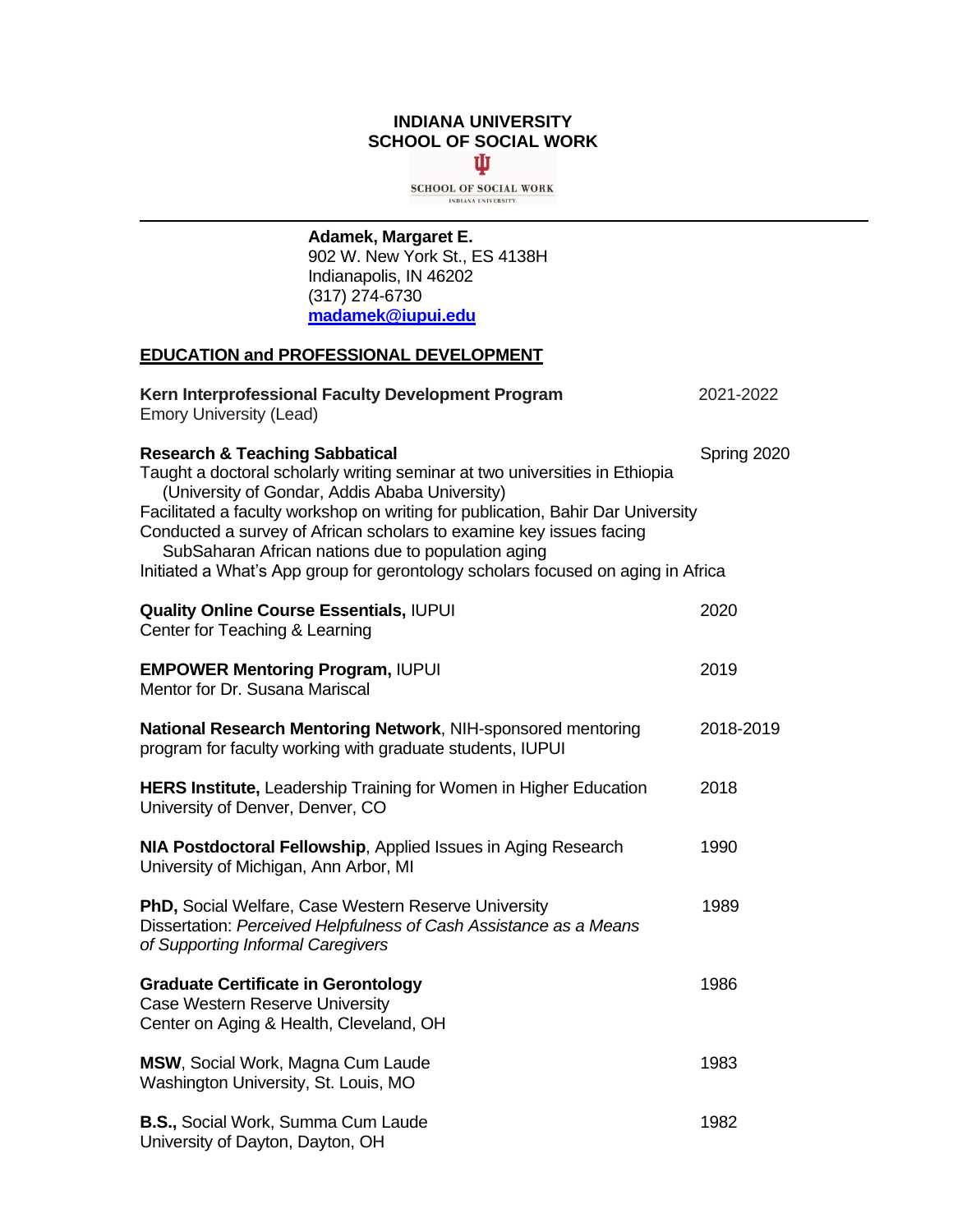# **ACADEMIC APPOINTMENTS**

| Professor, Indiana University School of Social Work                                                                                   | 2003-current                                                                  |
|---------------------------------------------------------------------------------------------------------------------------------------|-------------------------------------------------------------------------------|
| Director, Ph.D. Program, Indiana University School of Social Work<br>Indianapolis, IN                                                 | 2001-currrent                                                                 |
| Editor, Advances in Social Work, Indiana University School of Social<br>Work, Indianapolis, IN                                        | 2015-current                                                                  |
| Visiting Adjunct Professor, Addis Ababa University<br>School of Social Work, Addis Ababa, Ethiopia                                    | 2008-2020                                                                     |
| Visiting Adjunct Professor, University of Gondar<br>School of Social Work, Gondar, Ethiopia                                           | 2019-2020                                                                     |
| <b>Associate Professor, Indiana University School of Social Work</b><br>Indianapolis, IN                                              | 1997-2003                                                                     |
| Director, IUPUI Office of Gerontology, Indiana University<br>Indianapolis, IN                                                         | 1997-1999                                                                     |
| Co-Principal Investigator, Elderly Suicide Project, University of<br>Illinois at Urbana-Champaign, School of Social Work, Urbana, IL  | 1992-1997                                                                     |
| Assistant Professor, University of Illinois at Urbana-Champaign<br>School of Social Work, Urbana, IL                                  | 1990-1997                                                                     |
| <b>Co-Director, Quality Assurance in Retirement Housing Project</b>                                                                   | 1990-1997                                                                     |
| Adjunct Lecturer, University of Michigan, School of Social Work and<br>Social Science, Ann Arbor, MI                                  | 1990                                                                          |
| Research Fellow, University of Michigan, Social Research Training<br>Applied Issues of Aging Project, Ann Arbor, MI                   | 1989-1990                                                                     |
| Project Staff, Case Western Reserve University, Mandel School of<br>Applied Social Sciences, Non-Profit Merger Project, Cleveland, OH | 1989                                                                          |
| <b>PROFESSIONAL EXPERIENCE</b>                                                                                                        |                                                                               |
| <b>Companion Sitter, University of Michigan Hospital</b><br>Medical Personnel Pool, Ann Arbor, MI                                     | 1989-1990                                                                     |
| <b>Strategic Planning Committee Staff, Cuyahoga County</b><br>Community Mental Health Board, Cleveland, OH                            | 1988-1989                                                                     |
| Medical Social Worker II, Cleveland Metropolitan General/Highland<br>View Hospital, Cleveland, OH                                     | 1984                                                                          |
|                                                                                                                                       | University of Illinois at Urbana-Champaign, School of Social Work, Urbana, IL |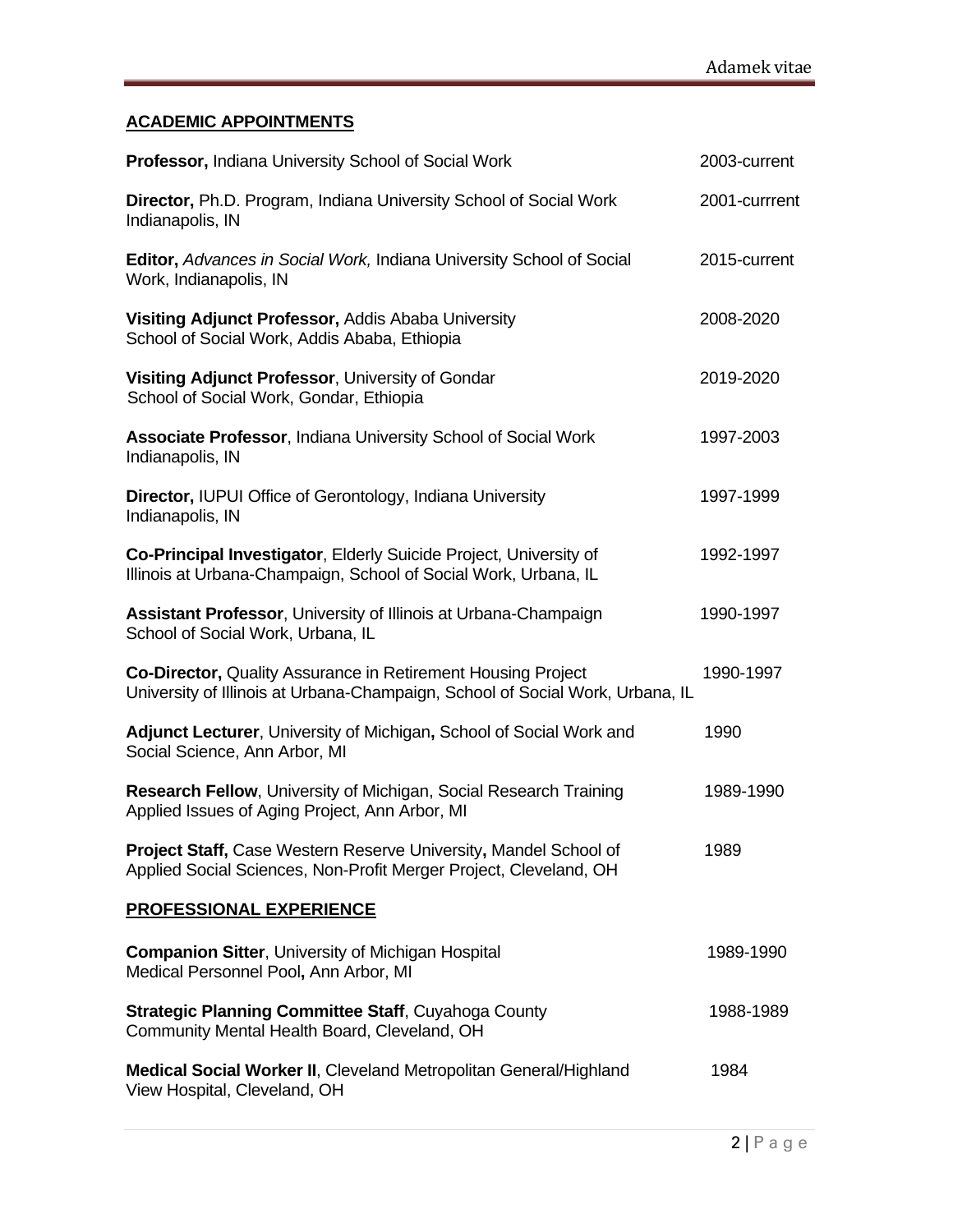| Medical Social Work Intern, John Cochran Veterans<br>Administration Medical Center, St. Louis, MO | 1983      |
|---------------------------------------------------------------------------------------------------|-----------|
| <b>Community Services Intern, Consolidated Neighborhood Services,</b><br>St. Louis, MO            | 1983      |
| <b>Relief Care Provider, Montgomery County Board of Mental</b><br>Retardation, Dayton, OH         | 1980-1982 |
| <b>Tutor/Counselor, Kent State University, Upward Bound, Kent, OH</b>                             | 1980      |

### **DOCTORAL TEACHING**

*Scholarly Writing Workshop* (via zoom), IU India Gateway, Sept 2-4, 2021, 26 graduate students from the Tata Institute of Social Sciences

S721: *Preparing to Publish: Scholarly Writing Seminar*, doctoral seminar taught annually since 2001

S791: *Integrative Seminar,* doctoral seminar for first semester PhD students taught annually since 2003.

### **SUPERVISION OF DOCTORAL RESEARCH**

#### **Dissertation Chair:**

Biruk Befikadu Zawude, *The Challenges, Coping Mechanisms, and Supports for Parents of Children with Autism in Addis Ababa: The Case of Joy and Nehemiah Autism Centers (A Mixed-Method Study),* Addis Ababa University, 2021

Minyoung Lim, *The Experience of Burmese Refugee Students in Higher Education: Social Support and Resettlement Style*, Indiana University, Proposal Defense, 2021

Dolapo Adeniji, *Examining the Effects of Social Isolation and Multiple Risk Factors on the Emotional Well-being of Older African Immigrants*, Indiana University, Proposal Defense, 2020

Grace Yi, *Using Technology to Enhance the Well-Being of Caregivers of Persons with Dementia: Implications for Social Work Practice and Policy*, Indiana University, 2020

Asnake Tesfaye, *Postpartum Depression among Mothers Who Gave Birth and Attended Public Health Facilities of East Shewa Zone*, Addis Ababa University, Ethiopia, 2020

Christine Bishop, *The Experiences of Latino Adolescent Mentees Growing Up with a Single Mother and Mentoring Program Development: A Narrative Analysis Study*, 2020

Lisa Lewis, *Non-Suicidal Self-Injury in Young Children*, Indiana University, 2020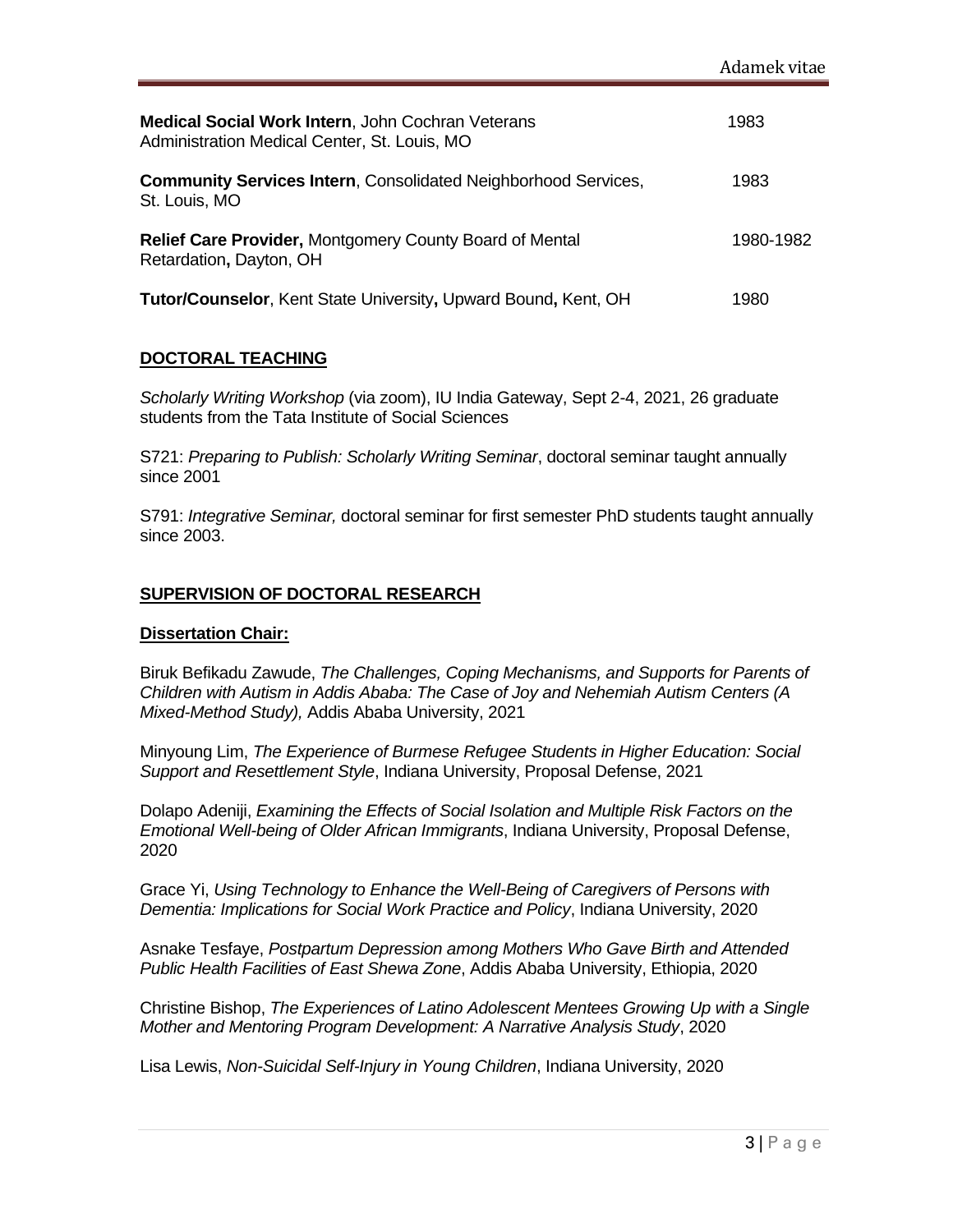I-Hsuan Lin, *Work-Family Conflict and Gender: Theories, Research, and a Comparative Analysis of Work-Family Policies across OECD Countries,* Indiana University, 2019

Hyemin Son, *Established Multicultural Families' work and Life: The Impact of Employment and Korean Husbands' Practical Support on Migrant Wives Life Satisfaction,* Indiana University, 2018

Haiping Chen, *Developing the Organizational Competencies to Promote American Elders' Civic Engagement*, Indiana University, 2017

Serkalem Bekele, *Factors Contributing to Crime Involvement among Ex-convict Male Youth in Addis Ababa, Ethiopia,* Addis Ababa University, 2017

Seblewongiel Kidanie, *The Relationship between Social Support and Health-Promoting Behaviors in Post-Partum Period (Aras Bet) Women in Ethiopia: A Mixed Method Study,*  Addis Ababa University, 2017

Lalit Khandare, *Domestic Violence and Empowerment among Scheduled Caste Women in India,* Indiana University, 2017

Jennifer Anderson, *Scaffolding in Interprofessional Education: Implications for Social Work Education,* Indiana University, 2015

Victoria Hanson, *The Meaning of Successful Aging among Older Adults with Long-Term Disabilities,* Indiana University, 2015

Marva Gail Augustine, *An Examination of Attrition Factors for Underrepresented Minority Undergraduate Students: Phenomenological Perspectives of Successful Students and Graduates,* Indiana University, 2015

Messay Gebremariam Kotecho, *Examining Quality of Life of Community-Dwelling Older Adults in Addis Ababa, Ethiopia,* Addis Ababa University, 2015

Firehiwot Alito, *An Integrated Approach to Child Sexual Abuse Intervention: Perspectives and Experiences of Stakeholders in Addis Ababa, Ethiopia,* Addis Ababa University, 2015

Samson Chane Kassa, *Domestic Elder Abuse: A Phenomenological Study of the Lived Experiences of Abused Elders in Dangila Town Administration, Ethiopia,* Addis Ababa University, 2014

Kerebih Asrese Sibhat, *Women's Social Networks, Use of Skilled Birth Attendants, and Experience of Quality in Delivery Services in Jabi Tehinan Woreda of Amhara Region, North West Ethiopia,* Addis Ababa University, 2014

Amy Murphy-Nugen, *From Homeownership to Foreclosure: Exploring the Meanings Homeowners Associate with the Lived Experience of Foreclosure,* Indiana University, 2014

Govind Dhaske,*The Lived Experience of Rural Women Affected with Matted Hair in Southwestern India,* Indiana University, 2014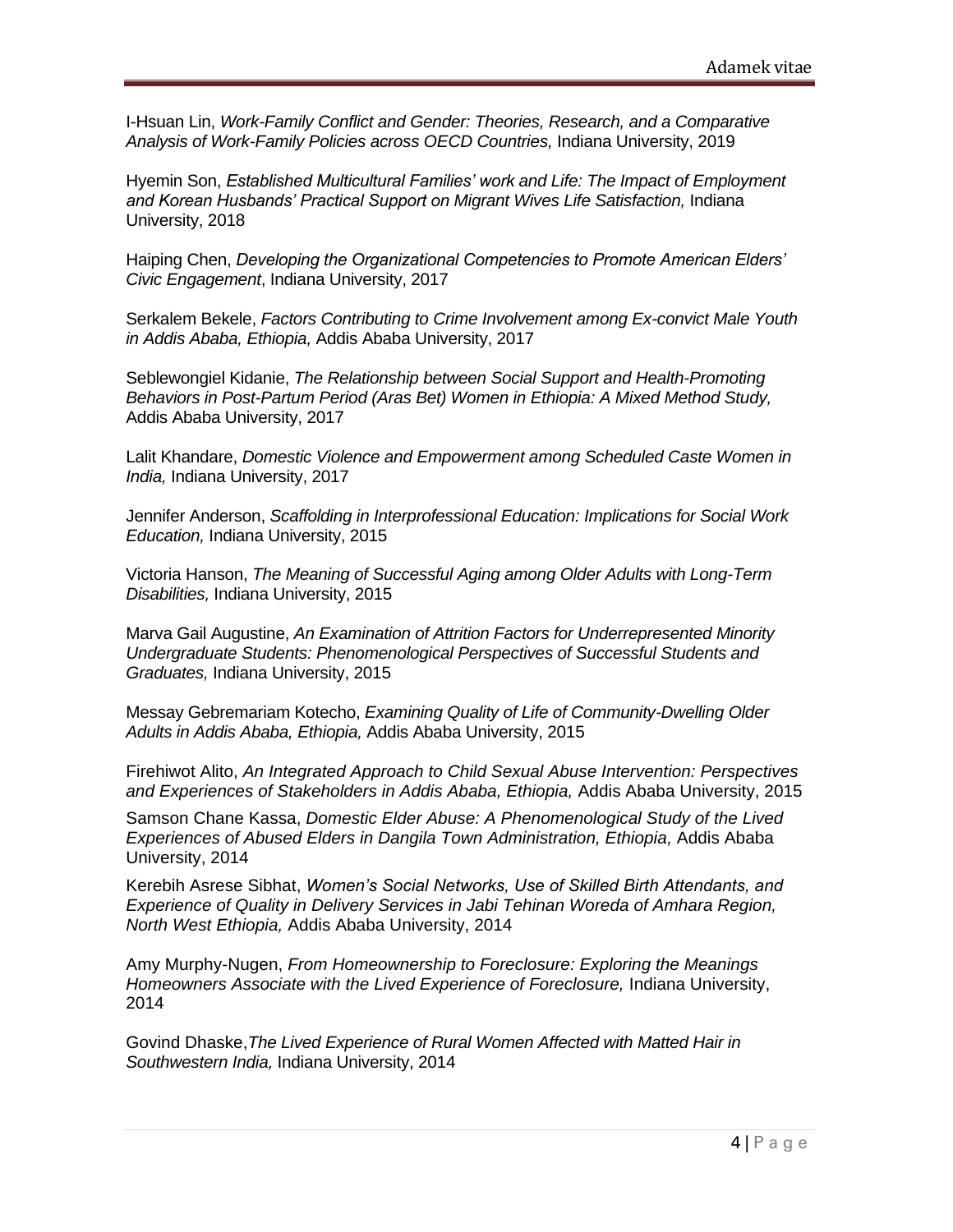Workneh Nigatie Enideg, *Social Capital and its Relationship with Economic and Social Well*being of Households: Rural and Urban Experiences in North Gondar, Ethiopia, Addis Ababa University, 2013

Zulkipli Lessy, *Philanthropic Zakat for Empowering Indonesia's Poor at Rumah Zakat: A Qualitative Study of Recipient Experiences,* Indiana University, 2013

Jieru Bai, *Development and Validation of Acculturative Stress Scale for Chinese College Students (ASSCS) in the U.S.,* Indiana University, 2012

Ankita Deka, *Health Disparities in Self-Reported Health and Health Care Utilization: Does Primary Care Matter?* Indiana University, 2011

Abebaw Minaye, *Experiences of Ethiopian Trafficked Women Returnees from the Gulf States: Implications for Intervention and Policy Development,* Addis Ababa University, 2010

Beth Muehlhausen, *Dual Degree Programs in Social Work and Divinity: Graduates' Experiences,* Indiana University, 2010

James Brown, *Trajectories of Parents' Experiences in Discovering, Reporting, and Living with the Aftermath of Middle School Bullying,* Indiana University, 2010

Jaylene Schaefer*, Child Abuse Prevention by Home Visitors: A Study of Outstanding Home Visitors using Mixed Methods,* Indiana University, 2009

Carolyn Gentle-Genitty, *Impact of Social Bonding on Chronic Truancy: Perceptions of Middle School Principals*, Indiana University, 2008

Greta Yoder Slater, *Firearm Suicide among Older Adults: A Sociological Autopsy,* Indiana University, 2005

Glenna Barnes, *Understanding the Social and Cultural Factors Related to African American Infant Mortality: A Phenomenological Approach,* Indiana University, 2004

Marty Pentz, *Cancer: The Lived Experience of the Older Adult*, Indiana University, 2002

Emer Broadbent, *Vocational Outcomes of University-Educated Persons: A Comparison of Persons with and Without Disabilities,* University of Illinois at Urbana-Champaign, 1996

#### **Dissertation Committee Member:**

Kidist Yasin, *Inclusive Studies on Formal and Informal Giving Behaviors and their Motivations: An Application to Ethiopian Givers Living in Addis Ababa and Indianapolis,*  Indiana University, Philanthropic Studies, Proposal Defense, 2021.

Natasha Bragg, *Teaching Race and Racism in Social Work Education: A Thematic Analysis of Social Work Educators' Experiences and Attitudes*, Indiana University, Proposal Defense, 2021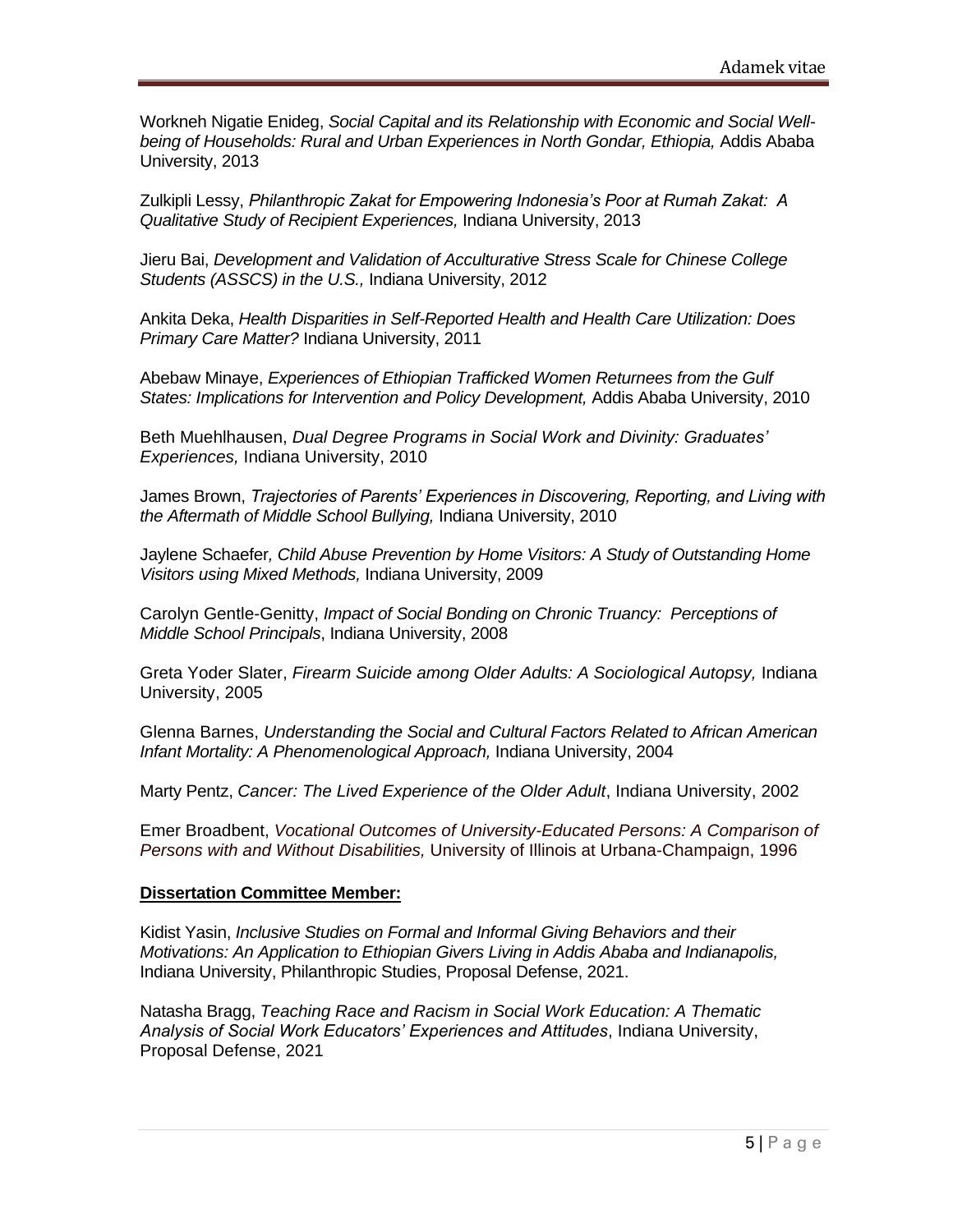Mary Provence, *How Public Libraries Respond to Crises Involving Patrons Experiencing*  Homelessness: Multiple Perspectives of the Role of the Public Library Social Worker, Indiana University, Proposal Defense, 2020

Wafa Alhajri, *Women's Perspectives on Social Change in Saudia Arabia,* Indiana University, 2020

Sara Makki Alamdari, *Resilience-Related Outcomes among War-Affected Arab Refugees in the US*, Indiana University, 2020

Grace Karikari, *Factors Influencing Geriatric Specialization Intention: A Cross-sectional Study of Clinical Medical and Nursing Students in Ghana*, Indiana University, Public Health, 2020

Pinkie Evans, *The Intersection of Military Family Culture with and Black Women's Culture,*  Indiana University, 2019

Kristin Trainor, *Prenatal Substance Misuse: Exploring Healthcare Providers' Attitudes and Perceptions*, Indiana University, 2018

Sheila Dennis, *Applied Educational Neuroscience Practices in the Classroom: A Grounded Theory Study,* Indiana University, 2018

Steven Hyer, *The Impact of Deployment Experiences on Intimate Partner Violence in the Air Force*, Indiana University, 2017

Aaron Willis, *Using Coroner Records and Deputy Coroner Officer Reports to Inform the Prevention of Heroin and Prescription Painkiller Overdose,* Indiana University, 2016

Isaac Karikari, *Child Labor: A Critical Discourse Analysis,* Indiana University, 2016

Susan Larimer, *From Testing the Waters to Riding the Waves: New Master of Social Work Graduates' Journey from Student to Professional,* Indiana University, 2015

Rob Richardson, *Exploring BSW Educators' Experiences of Working with Under-Prepared Students,* Indiana University, 2015

Leila Wood, *Domestic Violence Advocacy,* Indiana University, 2014

Deselegn Negeri, *Effectiveness of the Community-Based Child Protection Service Network in Adama City: The Case of Child-Focused Network,* Addis Ababa University, 2014

Mulunesh Abebe, *Intimate Partner Violence against Women in Bahir Dar Town: Exploring Women's Coping Strategies and Their Resilience,* Addis Ababa University, Ethiopia, 2013

Barb Burdge, *Transgenderism as a Positive Life Experience among Transgender Adults,* Indiana University, 2013

Sung-Ju Kim, *The Impact of Federal Government Welfare Expenditures on State Government Expenditures and Philanthropic Giving to Human Service Organizations: 2003-2004,* Indiana University, 2012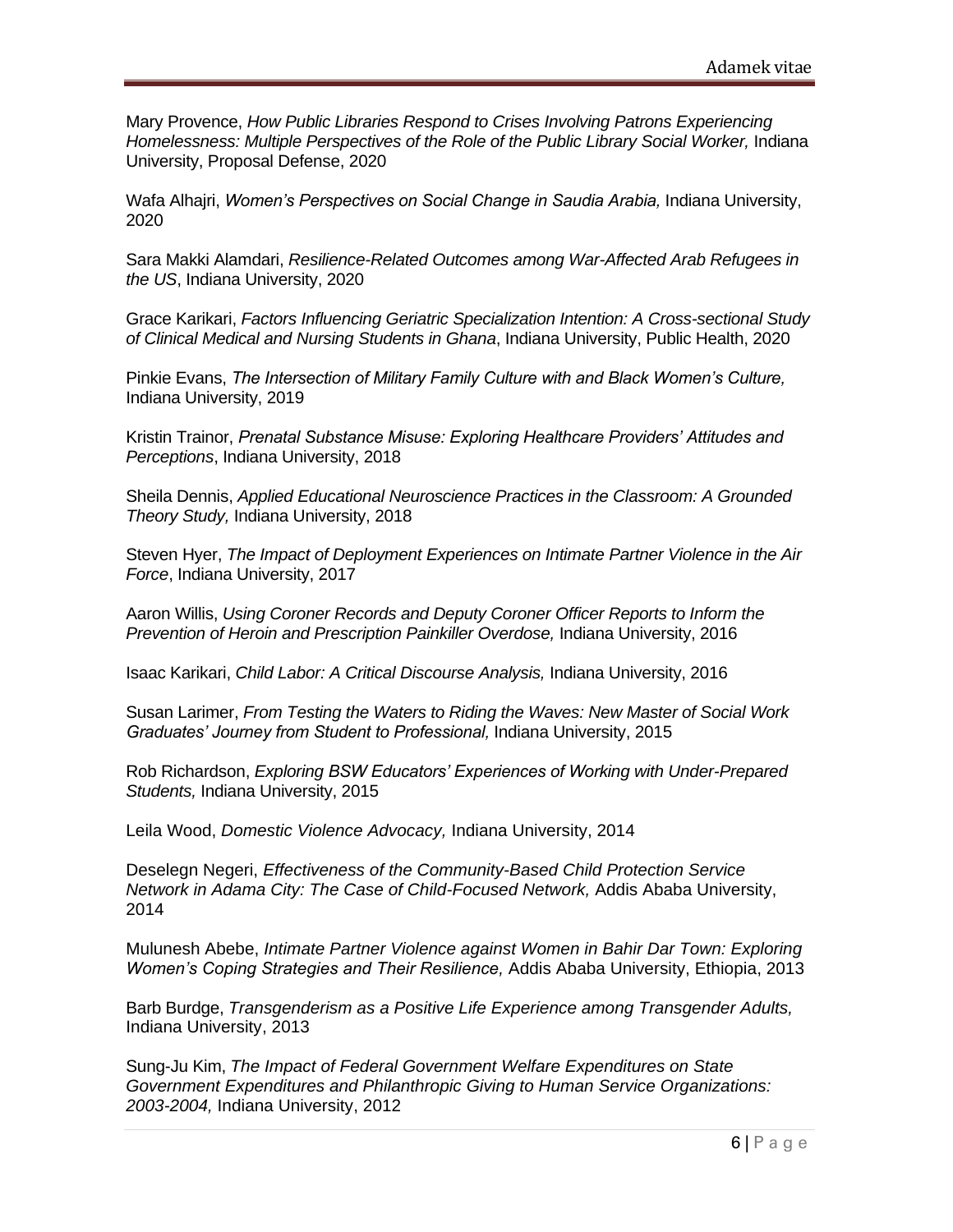Delthea Hill, *African American Heterosexual Women Facing the HIV/AIDS Pandemic: Giving Voice to Sexual Decision-Making,* Indiana University, 2008

Carol Decker, *Social Support, Family Environment, and Coping in Adolescents with Cancer,* Indiana University, 2004

Kweon, B., *Nature and Older Adults: Green Common Spaces, Social Integration, and Important Aspects of Older Adults' Well-being in the Inner-city,* University of Illinois at Urbana-Champaign, 1998

Mary Mathieu, *Subjective Definitions of Leisure by Older Women,* University of Illinois at Urbana-Champaign, Department of Leisure Studies, 1997

Hyun Ah Lee, *Korean Women in America: Factors Related to Their Depression and Marital Status*, University of Illinois at Urbana-Champaign, 1997

Sondra Fogel, *Moving Along: An Exploratory Study of Women with Children in a Transitional Housing Setting,* University of Illinois at Urbana-Champaign, 1994

Eric Roberts, *Neighborhood Social Environments and the Distribution of Low Birthweight in Chicago,* University of Illinois at Urbana-Champaign, 1994

Sharon Pittman, *An Exploratory Study of the Diffusion of Instructional Computing Innovation among Social Work Faculty*, University of Illinois at Urbana-Champaign, 1993

Valerie Nash Chang, *A Study of Psychological Abuse of Women in Marriage.* University of Illinois at Urbana-Champaign, 1993

Jeanne Snyder, *Caregiving and Carereceiving: An Investigation of Burdens and Satisfactions*, University of Illinois at Urbana-Champaign Department of Leisure Studies, 1993

#### **External Review of Dissertations:**

Getinet Ashenafi*, Aging and Retirement among Ethiopian Elderly: Adjustment, Challenges and Policy Implications,* Addis Ababa University, School of Psychology, Ethiopia, 2015

Assaye Legesse Abebe, *Interpretative Phenomenological Analysis of Street Children's Resilience: Striving to Stay Healthy in an Unhealthy Environment, Addis Ababa University,* 2015

 Justin P. Jose, *Women with Non-Dominant Identities in India: Validation of a Psychosocial Model of Social Exclusion.* Department of Social Work, School of Social Sciences and International Studies, Pondicherry University, India, 2014

Ashenafi Hagos, *Listening and Learning on the Streets of Addis Ababa,* Addis Ababa University, 2012

#### **PROFESSIONAL AFFILIATIONS:**

Gerontological Society of America, 1984-current Association for Gerontology in Higher Education, 1992-97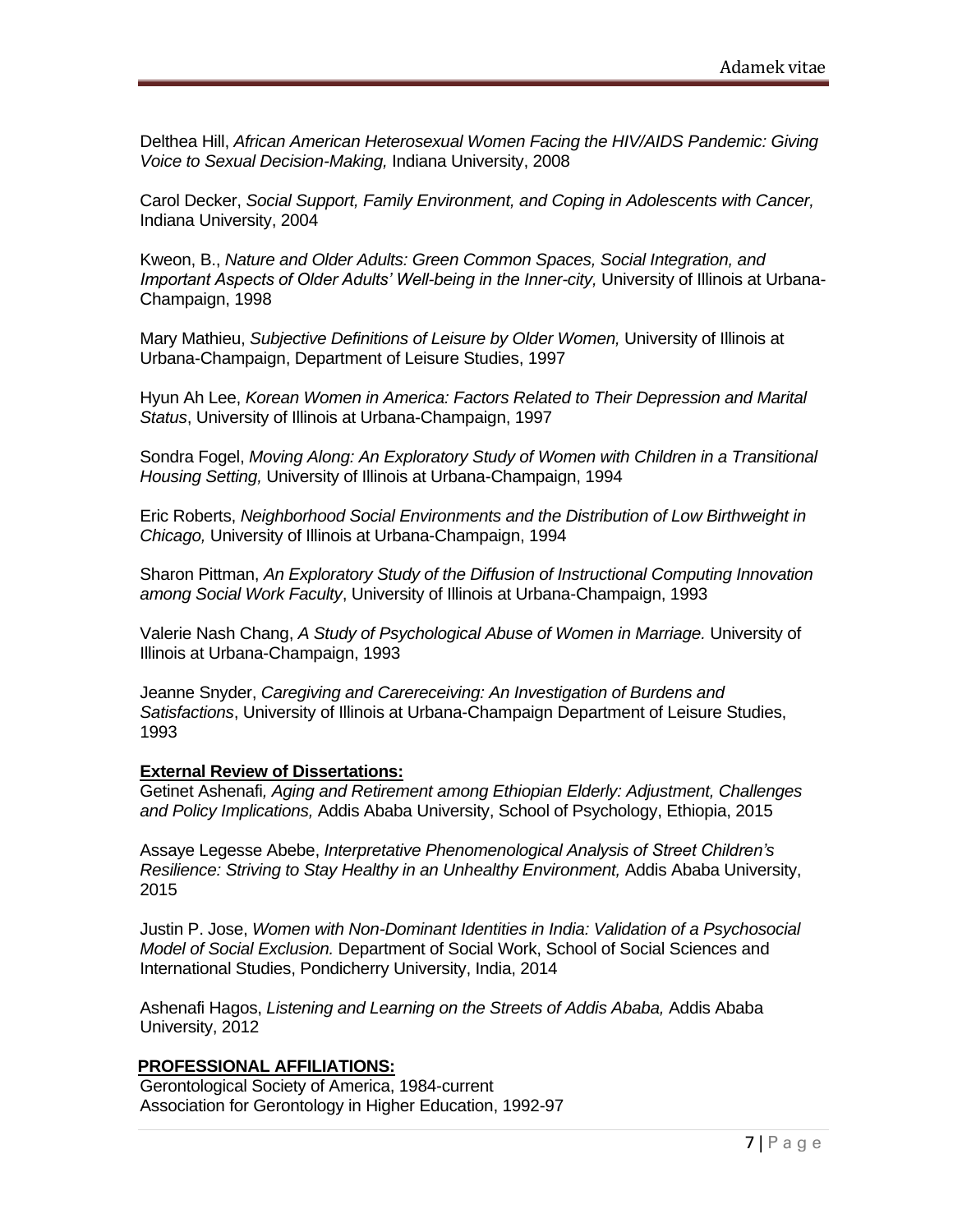American Association of Suicidology, 1994-96 American Society on Aging, 1997-98, 2019-2020 Society for Social Work & Research, 2000-current Association for Gerontology Education in Social Work, 2001-2008 Group for the Advancement of Doctoral Education, 2001-current Council on Social Work Education, 2002-current Fulbright Association, 2019-current

#### **COMMUNITY SERVICE**

| 1984-1988    | Volunteer, St. Aloysius Church Soup Kitchen, Cleveland, OH                                                           |
|--------------|----------------------------------------------------------------------------------------------------------------------|
| 1985-1989    | Volunteer, University Hospitals of Cleveland, Cleveland, OH                                                          |
| 1987-1989    | Citizen Advocate, Association for Retarded Citizens, Cleveland, OH                                                   |
| 1987-1988    | Admissions Committee Chair, South Haven Woods Community<br>Advisory Council, Bedford, OH                             |
| 1991         | Volunteer, McKinley Drop-In Shelter for the Homeless, Champaign,<br>IL                                               |
| 1991-1995    | Volunteer, Champaign County Nursing Home, Urbana, IL                                                                 |
| 1992-1994    | Boards Committee Member, Catholic Social Service Task Force,<br>Peoria Diocese                                       |
| 1992-1994    | Chair, Inman Advisory Board, Community Outreach Committee,<br>Champaign, IL                                          |
| 1992-1994    | Member, Social Action Committee, St. Patrick's, Urbana, IL                                                           |
| 1992-1995    | Member, Christian Health Service Advisory Board, empty tomb, inc.<br>and Frances Nelson Health Center, Champaign, IL |
| 1993         | Volunteer, Women's Emergency Shelter, Champaign, IL                                                                  |
| 1995-1997    | Advisory Board Member, Family Services of Champaign, Telecare<br>Program, Champaign, IL                              |
| 1997-2002    | Volunteer Canvasser, Hope for Indiana/Marion County Health Dept,<br>Indianapolis, IN                                 |
| 1998-1999    | Member, Governor's Conference on Aging Planning Committee,<br>Indianapolis, IN                                       |
| 2000-2007    | Member, Steering Committee, Indianapolis Consortium for Creative<br>Aging & Retirement, Indianapolis, IN             |
| 2000-2005    | Chair/Member, Indiana Mental Health & Aging Coalition, Indianapolis,<br>IN                                           |
| 2005-2012    | Member, Indiana Suicide Prevention Coalition, Indianapolis, IN                                                       |
| 2017-2019    | Volunteer, Serving meals to individuals experiencing homelessness,<br>Hope Worldwide, Indianapolis Chapter           |
| 2017-current | Founding Board Member, Fulbright Association, Indiana Chapter                                                        |

### **UNIVERSITY and SCHOOL SERVICE**

| 1997-current | Member and/or Chair, PhD Committee, IUSSW       |
|--------------|-------------------------------------------------|
| 2000-2002    | At-Large Representative, IUPUI Faculty Council  |
| 2001-2011    | Member, IUSSW Admin Group                       |
| 2001         | Member, MSW Retreat Planning Committee          |
| 2002-2005    | Member, IUSSW Research Steering Committee       |
| 2002         | Member, Trustees Award Selection Committee      |
| 2003         | Member, Bepko Scholars and Fellows Committee    |
| 2002-2003    | Member, IUSSW Health Concentration Subcommittee |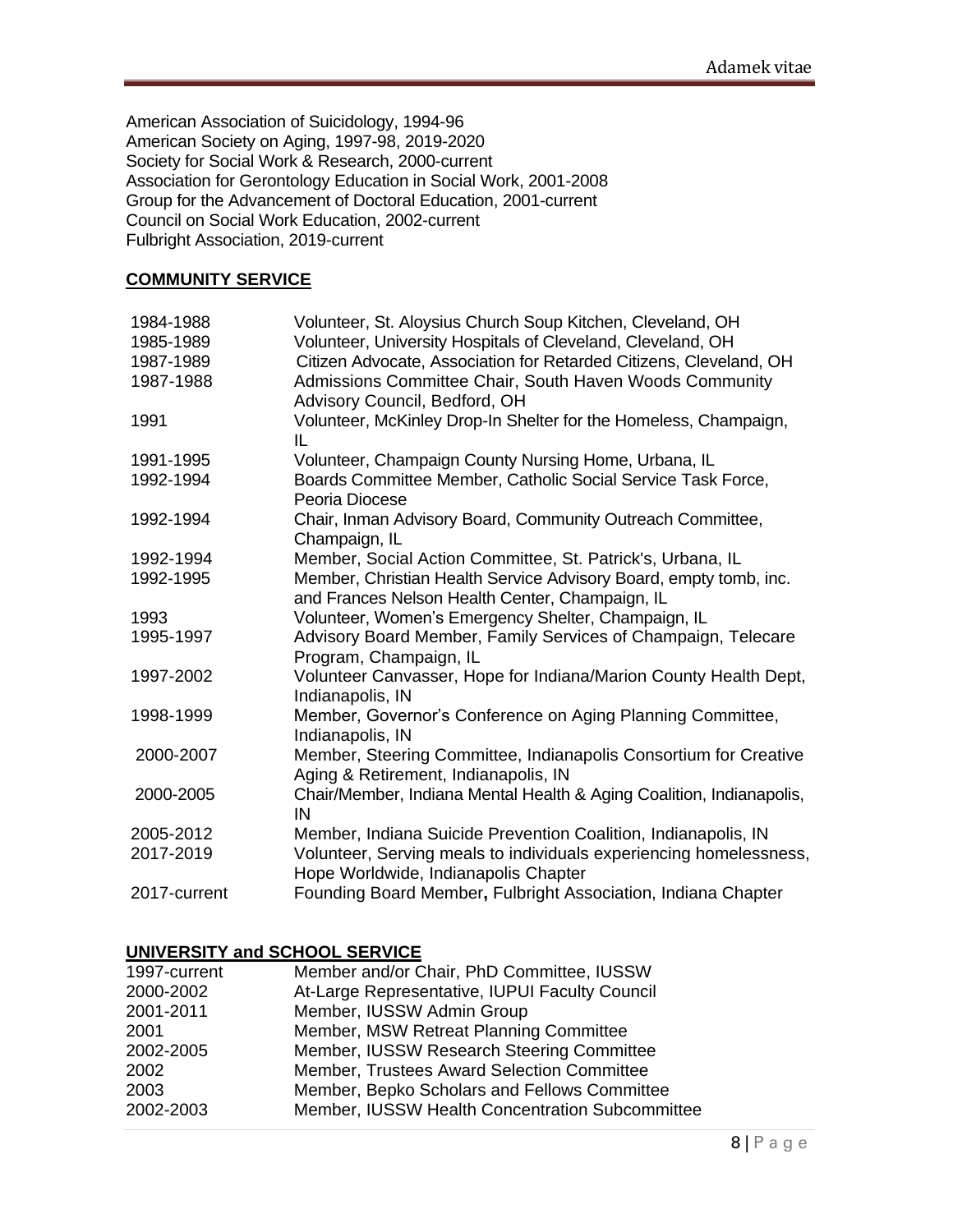| 2002-2005    | Member, IUPUI Graduate Council                             |
|--------------|------------------------------------------------------------|
| 2000-current | Member, Editorial Board, Advances in Social Work           |
| 2000-current | Member, IUPUI Graduate Affairs Committee                   |
| 2003-current | Member, IUPUI Fellowship Committee                         |
| 1997-current | <b>Member, IUSSW Faculty Senate</b>                        |
| 2003-current | Member, Dean's Advisory Council                            |
| 2005-2006    | <b>Member, IRB Review Committee</b>                        |
| 2005         | Member, Graduate Minor in Aging Steering Committee         |
| 2005-2007    | Member, IUSSW P&T Committee                                |
| 2008         | Member, IUSSW Strategic Planning Steering Committee        |
| 2008         | Member, IUSSW Research Task Force                          |
| 2008-2009    | Member, IUPUI Faculty Council                              |
| 2008-2010    | Secretary, IUSSW Faculty Senate                            |
| 2010         | Reviewer, IUPUI Office of the Vice Chancellor for Research |
| 2005-2011    | Member, IUPUI Fringe Benefits Committee                    |
| 2009-2012    | Member, International Enrollment Advisory Committee        |
| 2013-2016    | Chair, IUSSW P&T Committee                                 |
| 2014-2015    | Chair, Search Committee for MSW Field Coordinator          |
| 2015-2016    | Member, IUSSW Faculty Search Committee                     |
| 2017         | Member, IUPUI Graduate Office Strategic Planning Committee |
| 2018-current | Member, Dean's Advisory Council                            |
| 2018-current | Member, IUSSW International & Global Committee             |
| 2020-2021    | Chair, IUSSW P&T Committee                                 |
| 2020-2023    | Representative-at-Large, IUPUI P&T Committee               |
| 2020-2021    | Member, Ad Hoc DEI Working Group, IUPUI P&T Committee      |
| 2021         | Co-Chair, IUPUI Fellowship Committee                       |

### **SERVICE TO THE PROFESSION**

Reviewer, *The Gerontologist,* 1997-current Hartford Focus Group, *Aging Content in the Social Work Curriculum,* SAGE SW, 1999 Textbook Reviewer, Allyn & Bacon, 1999 Editorial Board Member and Reviewer, *Advances in Social Work,* 1999-current Association for Gerontology in Higher Education, Public Policy Committee, 2000-2010 Guest Editor, *Advances in Social Work,* 2001 Reviewer, *Psychiatric Services,* 1999-current Reviewer, *International Journal of Psychiatry in Medicine*, 1999 Faculty Expert, Setting Gerontological Research Priorities, National Delphi Study, 2001 Reviewer, *Social Worker's Desk Reference,* Part X: Working with Vulnerable Populations and Persons at Risk, 2002 Member, Nursing Home Social Work Panel, *Ctrs for Medicare & Medicaid Services,* 2003 Abstract Reviewer, *Second National Gerontological Social Work Conference,* 2003 Reviewer, *PhD Program Proposal,* Wayne State University, 2003 Reviewer, *Health & Social Work,* 2004-2010 Reviewer, *Journal of Gerontological Social Work,* 2009- current Reviewer, *Journal of Community Practice,* 2010- current Reviewer, *Lyceum,* textbook review, 2010 Chair, *PhD Program Review Committee*, Jackson State University, Jackson, MS, 2014 Mentor, *SREB Institute on Teaching & Mentoring*, 2014, 2015, 2016 Reviewer, *2017-2018 Fulbright Student Program*, Binational Fulbright Commission in Egypt Abstract Reviewer, *Gerontological Society of America Annual Meeting*, 2015, 2016, 2018, 2020, 2021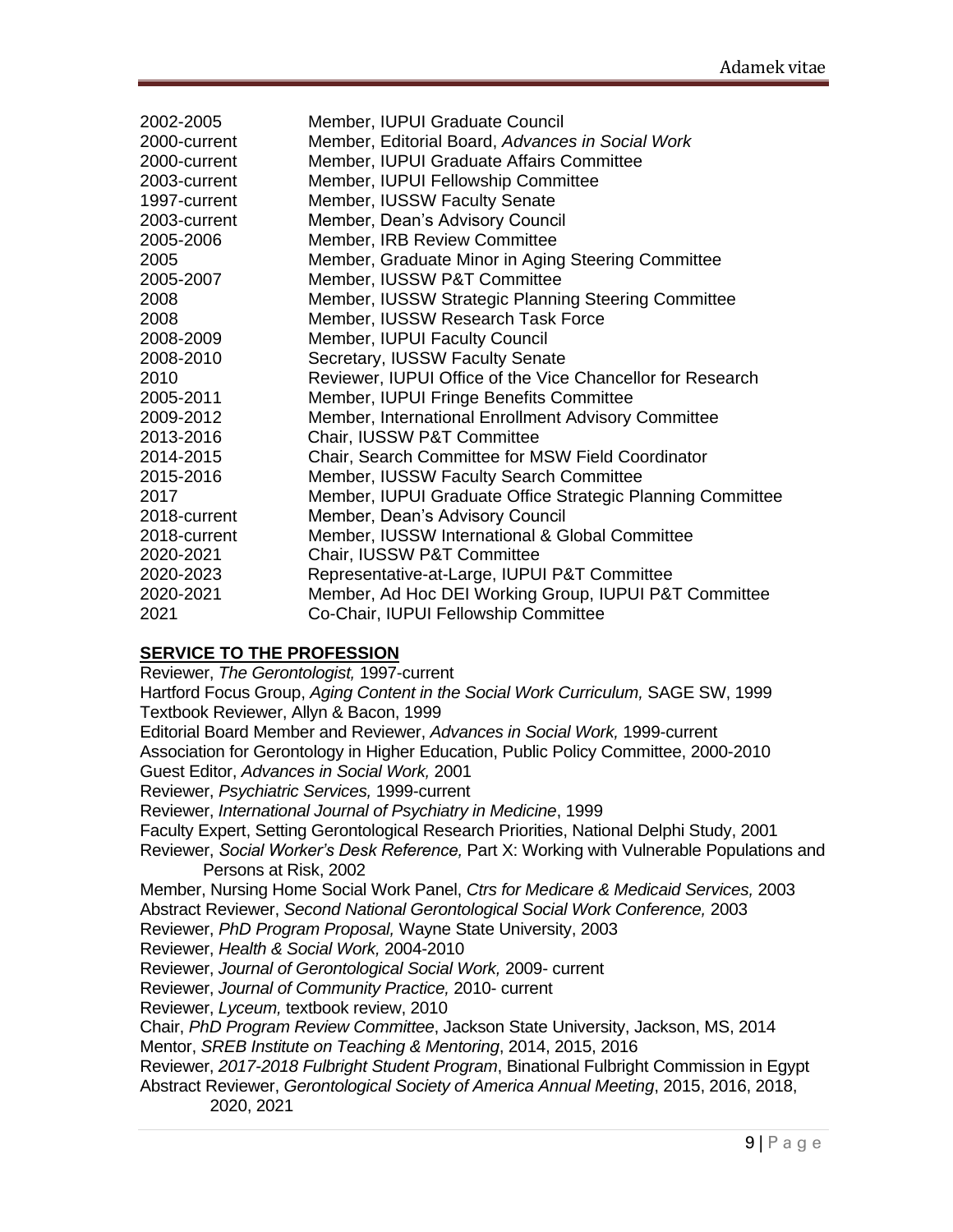Executive Board Member, *Group for the Advancement of Doctoral Education*, 2016-2018

Reviewer, *Journal of Planning Education and Research,* 2016, 2018

Reviewer, *Migration Studies,* 2017

Abstract Reviewer, *21st IAGG World Congress of Gerontology and Geriatrics*, 2017

Reviewer, *Journal of Social Work Education,* 2017

Member, GADE Conference Planning Committee, 2018-2019

Reviewer, *Journal of Multidisciplinary Health Care,* 2018

Reviewer, *Social Sciences,* (UK), 2019

Reviewer, *Journal of Geriatric Psychiatry & Neurology,* 2019

Reviewer, *Journal of Cross-Cultural Psychology,* 2019-2020

Reviewer, *Journal of the Society for Social Work & Research,* 2019-2021

Reviewer, *Health & Social Care in the Community,* 2019-2020

Reviewer, *International Journal of Aging & Human Development,* 2019

Reviewer, *Ageing & Society,* (UK), 2020

- Reviewer, Binational Fulbright Commission in Egypt, AY 2021-2022 Fulbright Egyptian Student Program
- Mentor, Early Career Reviewer Program, *Journal of the Society for Social Work & Research,*  2019-2021

### **HONORS, AWARDS, AND FELLOWSHIPS**

| 1978-1979 | Ohio Board of Regents Academic Scholarship                                                                                                                    |
|-----------|---------------------------------------------------------------------------------------------------------------------------------------------------------------|
| 1982      | Joseph Zusman Award of Excellence in Social Work Studies, University<br>of Dayton, OH                                                                         |
| 1982-1983 | Dean's Fellowship, George Warren Brown School of Social Work,<br>Washington University, St. Louis, MO                                                         |
| 1984-1986 | U.S. Public Health Service Traineeship, Case Western Reserve University                                                                                       |
| 1986-1988 | Veterans Administration Health Services Research Doctoral Fellowship,<br>awarded by competitive proposal                                                      |
| 1989-1990 | National Institute on Aging Postdoctoral Fellowship, Social Research<br>Training on Applied Issues of Aging Project, University of Michigan,<br>Ann Arbor, MI |
| 1999-2001 | <b>Hartford Geriatric Social Work Faculty Scholar</b>                                                                                                         |
| 2000      | Outstanding Faculty Award, IUSSW, BSW Student Organization                                                                                                    |
| 2001      | Trustees Teaching Award, Indiana University                                                                                                                   |
| 2005      | Most Valuable Professor, Awarded by PhD Students                                                                                                              |
| 2012-2013 | Fulbright Fellowship, U.S. State Department, Addis Ababa University                                                                                           |
| 2015      | Most Valuable Professor Award, IUSSW, awarded by the PhD students                                                                                             |
| 2021      | Jim Hall Mentoring Award, IUSSW, awarded by the PhD students                                                                                                  |
|           |                                                                                                                                                               |

#### **GRANTS AWARDED**

Adamek, M. & Wilcox, J. (1991, May). *Screening for Depressive Symptoms in Elderly Clients of a Community Social Service Agency.* UIUC Gerontology & Aging Studies, \$500.

Kaplan, M. & Adamek, M. (1991, December). *Suicide among Elderly African Americans: A Social-Ecological Perspective.* UIUC Research Board, \$3,315.

Adamek, M. & Kaplan, M. (1992, March). UIUC Shoestring Grant, \$500.

Kaplan, M. & Adamek, M. (1992, August). *Suicide among Older Men: The Role of Environmental Risk Factors.* UIUC Research Board, \$3,984.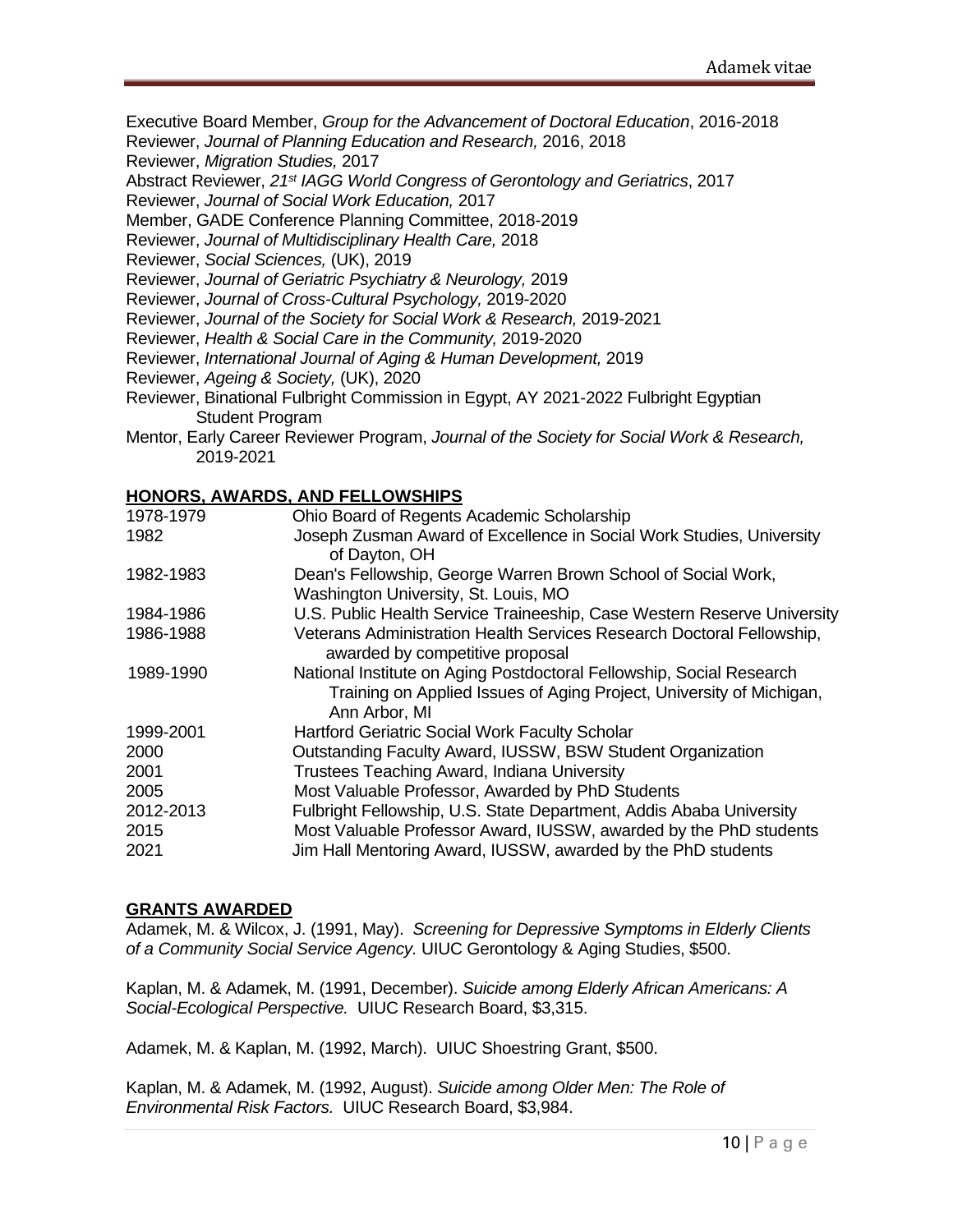Warren, C. & Adamek, M. (1993, May). *Barriers to Service Use among Older African-American Elderly.* Summer Research Opportunities Program, Committee on Institutional Cooperation, UIUC, \$2,500 student stipend, \$750 faculty research allowance.

Adamek, M. (1993, April*). Maladaptive Coping among Caregivers for the Elderly*. UIUC Office of Gerontology and Aging Studies, \$500.

Kaplan, M., Adamek, M. & Arbore, P. (1993, September). *The Management of Elderly Suicide: A National Survey of Attitudes, Knowledge, and Current Practice. Retirement* Research Foundation, Chicago, IL, \$23,622.

Adamek, M. (1994, February). *Combatting Turnover of Nursing Home Staff through Early Identification of Employee Needs.* Marjorie M. Monkman Research Fund, School of Social Work, UIUC, Urbana, IL, \$500.

Warren, C. & Adamek, M. (1994, May). *Barriers to Service Use among Older African-American Men.* Summer Research Opportunities Program, Committee on Institutional Cooperation, UIUC, \$2,500 student stipend, \$750 faculty research allowance.

Adamek, M. & Kaplan, M., Co-Principal Investigators. (1995, November). *Physicians' Management of Elderly Suicide: A Survey of Attitudes, Knowledge, and Practices*. UIUC Research Board, \$4,033.

Winfrey, D. & Adamek, M. (1995, May). *The Role of the Church in Meeting the Emotional and Mental Health Needs of the Congregation and Community*. Summer Research Opportunities Program, Committee on Institutional Cooperation, UIUC, \$2,500 student stipend, \$750 faculty research allowance.

Kaplan, M. & Adamek, M., Co-Principal Investigators. (1995, January). *Health Care Professionals' Management of Elderly Suicide: A Survey of Attitudes, Knowledge, and Practices.* Retirement Research Foundation, Chicago, IL, \$76,294.

Adamek, M. (2000). *NETwork for Excellence in Teaching Fellowship* (PI), IUPUI Office for Professional Development, \$3,500

Adamek, M. (2000-2002).*The Impact of a Social Work Managed Multidisciplinary Team of the Treatment of Geriatric Depression* (PI), John A. Hartford Foundation, \$104,000

*Indianapolis Consortium for Creative Aging & Retirement* (Contributor), Nina Mason Pulliam Charitable Foundation, 2001-2002, \$30,000

Adamek, M. (2002). *Developing Aging-Savvy Social Workers: A Teaching and Learning Clearinghouse,* (Project Director), John A. Hartford Foundation, \$60,000

Adamek, M. (2003). *Examining the Role of Doctoral Students in Enhancing Social Work Field Education,* (Co-PI), IUPUI Program Review & Assessment, \$2,000

Adamek, M. (2009-2010), *Developing the Capacity for Teaching Excellence in Social Work and Social Development in Ethiopia* (PI), International Association of Schools of Social Work, \$3,600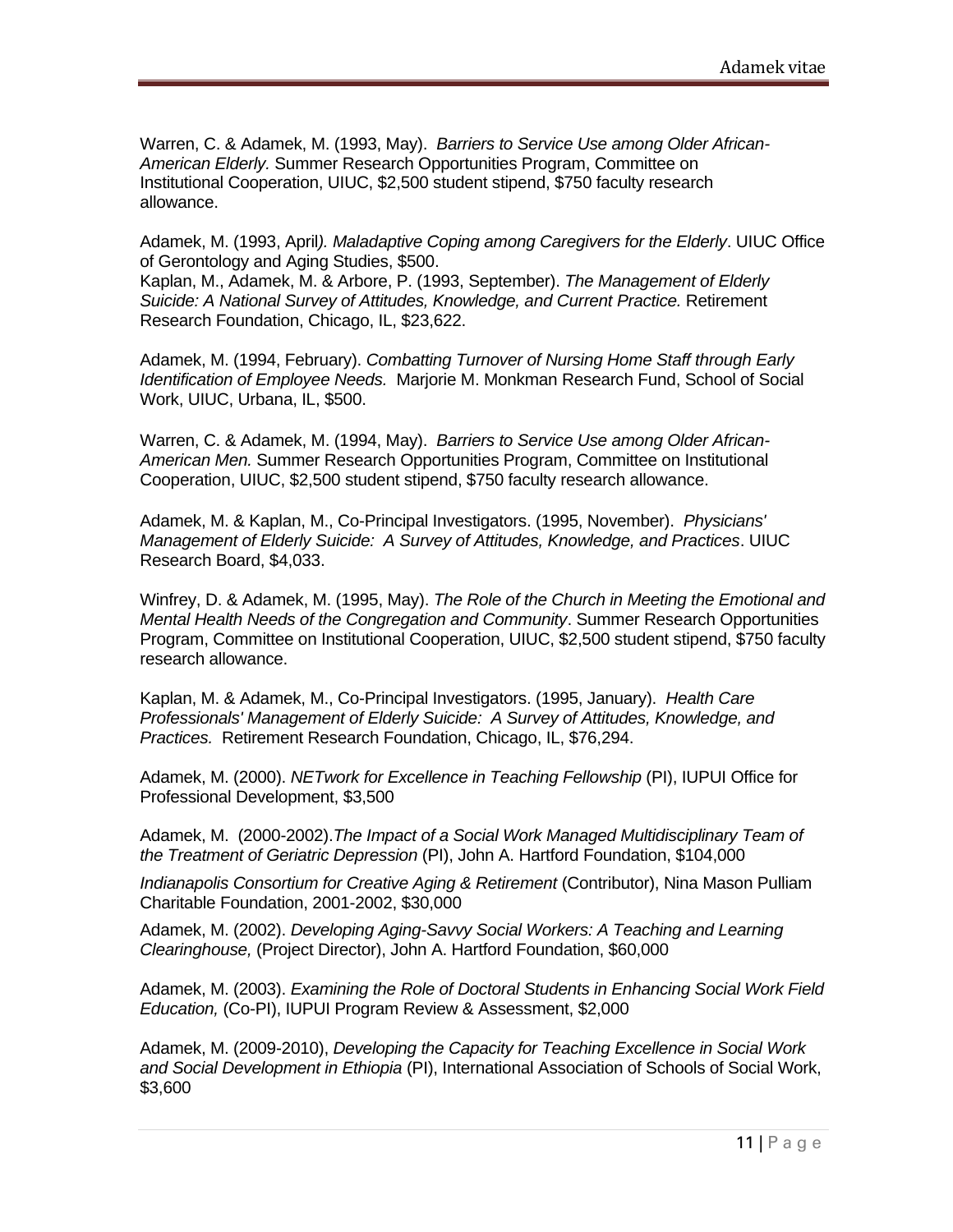Adamek, M. (2012-2013). *Supporting Scholarly Writing of University Students in Ethiopia,*  (Fulbright Fellow), U.S. State Department

*Indiana Interprofessional Geriatrics Education and Training Center (Co-Director), HRSA,* 2015-2018, \$2.6 million

Adamek. M. (annually 2002-2021). *Fellowship Block Grant Proposal,* IUPUI Graduate School, Total- \$1,832,239 over 20 academic years to support PhD assistantships

### **CONFERENCE PRESENTATIONS**

#### **International, National and Regional**

- **Adamek,** M. (2000, November). The impact of a social work-managed multidisciplinary team on the treatment of geriatric depression. *The 53rd Annual Meeting of the Gerontological Society of America,* Washington, DC.
- **Adamek**, M. & Kaplan, M. (2000, November). Predictors of physicians' confidence in assessing suicidality of geriatric patients. *The 53rd Annual Meeting of the Gerontological Society of America,* Washington, DC.
- **Adamek**, M. (2001, January). The impact of a social work-managed multidisciplinary team on the treatment of geriatric depression. *The 5th Annual Meeting of the Society for Social Work and Research,* Atlanta, GA.
- Decker, C. & **Adamek,** M. (2001, November). Geriatric depression in long-term care: A comparison of resident, staff, and family perceptions. *The 54th Annual Meeting of the Gerontological Society of America,* Chicago, IL.
- **Adamek**, M. & Kaplan, M. (2001, November). Nurse practitioners' confidence in managing late-life suicidality. The 54<sup>th</sup> Annual Meeting of the Gerontological Society of America, Chicago, IL.
- **Adamek,** M. et al. (2002, February). Thinking about pursuing a doctorate: The wheres, whens, whys, and hows. Special GADE presentation. *The 48th Annual Program Meeting of the Council on Social Work Education,* Nashville, TN.
- **Adamek,** M. & Decker, C. (2002, March). Strengthening scholarly writing of doctoral students: Faculty and student perspectives. *Biennial Midwest Social Work Education Conference,* Indianapolis, IN.
- Decker, C. & **Adamek,** M. (2002, November). Challenges in research in the longterm care setting. *The 55th Annual Scientific Meeting of the Gerontological Society of America*, Boston, MA.
- **Adamek,** M. & Decker, C. (2003, November). Identification of geriatric depression in long term care. *The 56th Annual Scientific Meeting of the Gerontological Society of America*, San Diego, CA.
- **Adamek**, M. & Slater, G. (2005, November). Evidence-based psychosocial interventions for older adults with depression and anxiety. *The 57th Annual Scientific Meeting of the Gerontological Society of America*, Orlando, FL.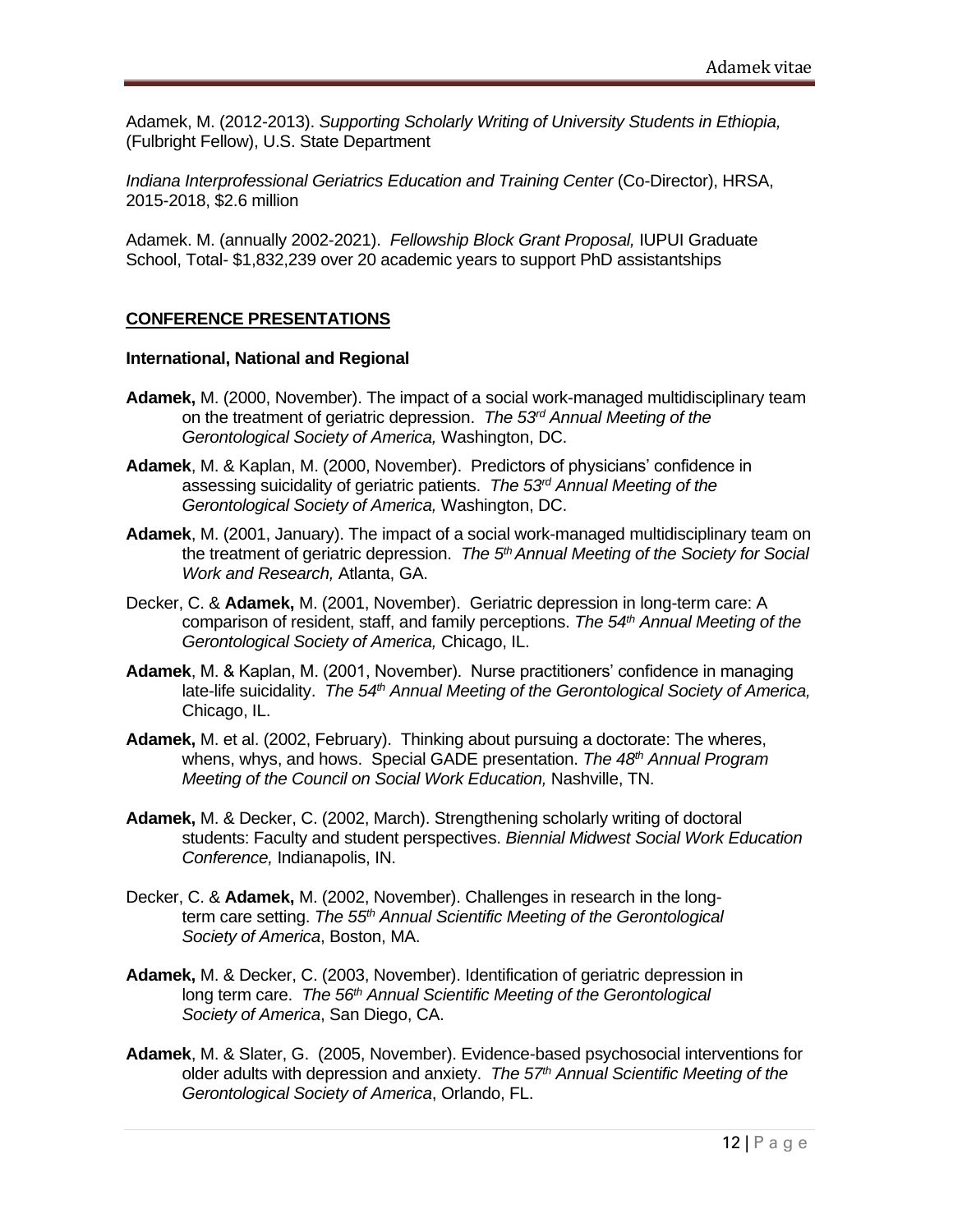- Slater, G**.** & **Adamek,** M. (2006, February). Exploration into the structure of suicide: A sociological autopsy. *The 52nd Annual Program Meeting of the Council on Social Work Education,* Chicago, IL.
- Slater, G. & **Adamek,** M. (2006, February). The covariance structure of elder suicide: A sociological autopsy. *The 52nd Annual Program Meeting of the Council on Social Work Education,* Chicago, IL.
- Slater, G. & **Adamek,** M. (2006, November). Aging Competency Scale-BSW. *The 59th* Annual Scientific Meeting of the Gerontological Society of America, Dallas, TX.
- Slater, G**.** & **Adamek,** M. (2006, November). Elder Economic Climate Index and Risk of Gun Suicide. *The 59th Annual Scientific Meeting of the Gerontological Society of America,*  Dallas, TX.
- Cummings, S, Morano, C. & **Adamek,** M. (2007, October). Evidence-based mental health interventions with older adults. *The 53rd Annual Program Meeting of the Council on Social Work Education,* San Francisco, CA.
- Kropf, N., Cummings, S., **Adamek,** M., Waldrop, D., & Sanders, S. (2007). Evidence-based psychosocial health interventions with older adults. *The 60th Annual Scientific Meeting of the Gerontological Society of America,* San Francisco, CA.
- **Adamek**, M. (2008, September). Assessment and response to mental health problems of older adults: How can we help? Keynote presentation, *Senior Community Service Employment Program Annual Conference,* Indianapolis, IN.
- **Adamek**, M. (2008, October). Older adult volunteers in the United States: An overview. *Invited Lecture presented to NGO Leaders,* Peking University Center for Civil Society Studies, Beijing, China.
- Slater, G. & **Adamek, M**. (2008, November). Engaging the reluctant: Innovative ways to make research and statistics fun. *The 54th Annual Program Meeting of the Council on Social Work Education,* Philadelphia, PA.
- Slater, G. & **Adamek,** M. (2009, April). The missing piece: A sociological autopsy of the effects of status integration, political, economic, gun access, and violence indicators on state suicide rates. *The 42nd American Association of Suicidology Annual Meeting,*  San Francisco, CA.
- Decker, V., **Adamek**, M., & Pfahler, C. (2010, March). Enhancing academic writing skills: Supporting underprepared students. *Baccalaureate Program Directors Annual Meeting.* Atlanta, GA.
- Chane, S. & **Adamek, M.** (2013, November). "Death is better than misery:" A phenomenological study of the lived experiences of abused elders in Ethiopia. *The 66th Annual Meeting of the Gerontological Society of America,* New Orleans, LA.
- Teka, A. & **Adamek, M**. (2014, November). "We prefer eating rather than greeting:" Life in an elder care institution in Ethiopia. *The 67th Annual Meeting of the Gerontological Society of America,* Washington, DC.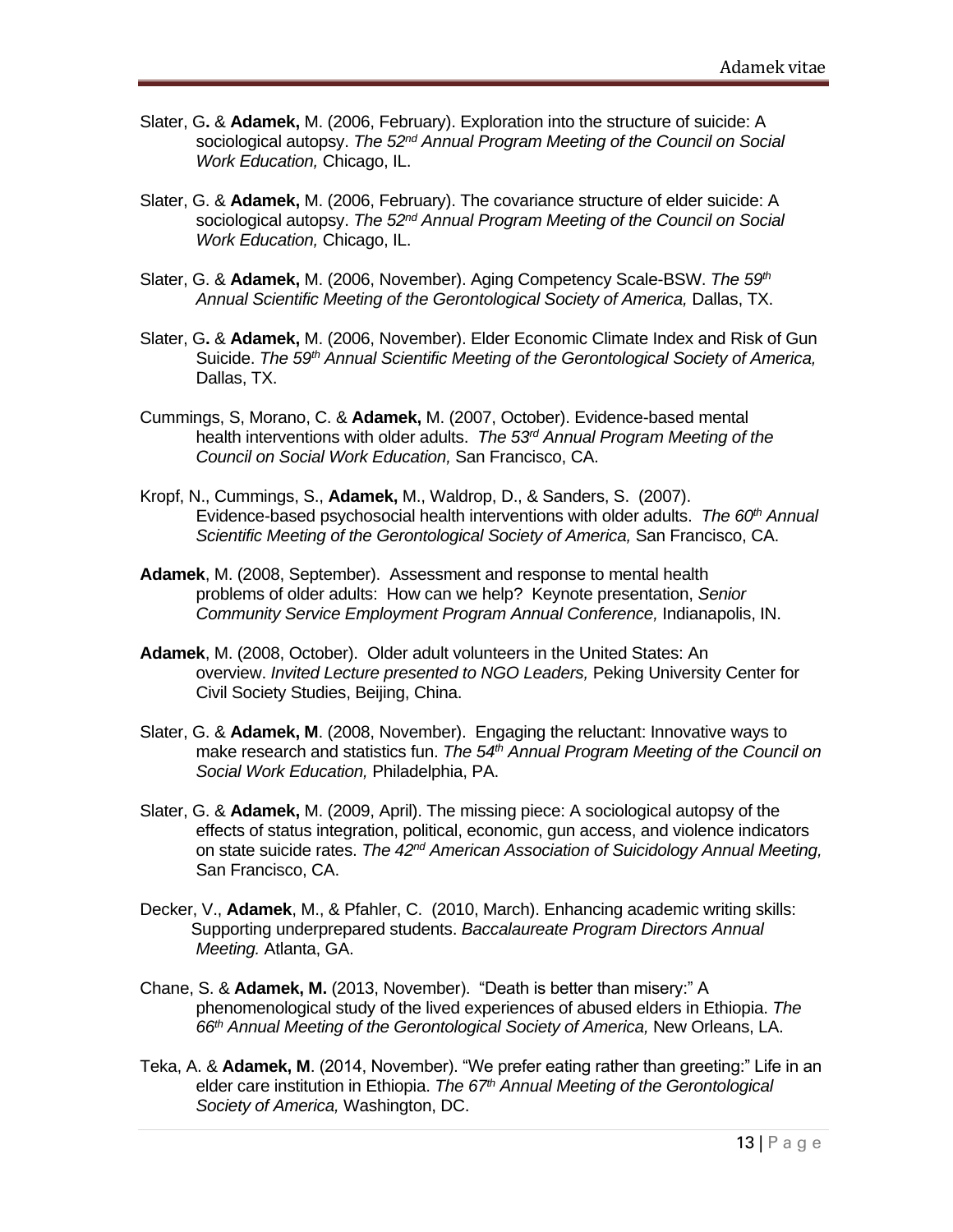- Chane, S. & **Adamek, M.** (2015, April). Perspectives of Ethiopian elders on factors contributing to elder abuse: A phenomenological inquiry. *The Second Social Sciences National Conference,* Bahir Dar University, Bahir Dar, Ethiopia.
- Chane, S., & **Adamek, M.** (2015, November). "You ate food but you did nothing:" A phenomenological study of elder abuse and neglect in Ethiopia. *The 68 th Annual Meeting of the Gerontological Society of America,* Orlando, FL.
- Chen, H., & **Adamek, M**. (2015, November). Civic engagement as a lifelong choice for Chinese elders: A political economy perspective. *The 68 th Annual Meeting of the Gerontological Society of America,* Orlando, FL.
- Gebremariam, M., & **Adamek, M.** (2015, November). Quality of life of elders in Ethiopia: The challenge of aging in a developing nation. *The 68 th Annual Meeting of the Gerontological Society of America,* Orlando, FL.
- **Adamek, M.** & Balaswamy, S. (2016, November). Long-term care for elders in developing countries in Asia and Africa: A systematic review. *The 69 th Annual Meeting of the Gerontological Society of America,* New Orleans, LA.
- Johnson, K., Hong, M., Stoeckel, K., Newsham, T., & **Adamek, M.** (2017, March). Addressing life's end with students. *Annual Meeting of the Association for Gerontology in Higher Education,* Miami, FL.
- Balaswamy, S. & **Adamek, M.** (2017, July). Institutional LTC for elders in Asia and Africa: Ownership, resident characteristics, and staffing. *The 21st World Congress of the International Association of Geriatrics and Gerontology,* San Francisco, CA.
- Gebremariam, M. & **Adamek, M.** (2017, July). Gender differences in quality of life of urban elders in Ethiopia. *The 21st World Congress of the International Association of Geriatrics and Gerontology,* San Francisco, CA.
- Hong, M., Yi, E., Johnson, K. & **Adamek, M.** (2017, July). Facilitators and barriers for Advance Care Planning for ethnic minorities: A systematic review. *The 21st World Congress of the International Association of Geriatrics and Gerontology,* San Francisco, CA.
- Yi, E.G., & **Adamek, M.** (2018, June). Perceptions and experiences of Alzheimer's caregivers on the Affordable Care Act and federal healthcare programs: Thematic analysis using online discussion forums. *National Association of Social Workers (NASW) National Conference,* Washington, DC.
- **Adamek, M.** (2019, Feb). Writing for publication: Insights from a journal editor. University of Gondar, College of Social Sciences and Humanities, Gondar, Ethiopia.
- Chane, S., & **Adamek, M.** (2019, April). Giving voice to at-risk elders in a developing nation: Collecting phenomenological narratives. *The 6th Social Sciences Conference,* Bahir Dar University, Bahir Dar, Ethiopia.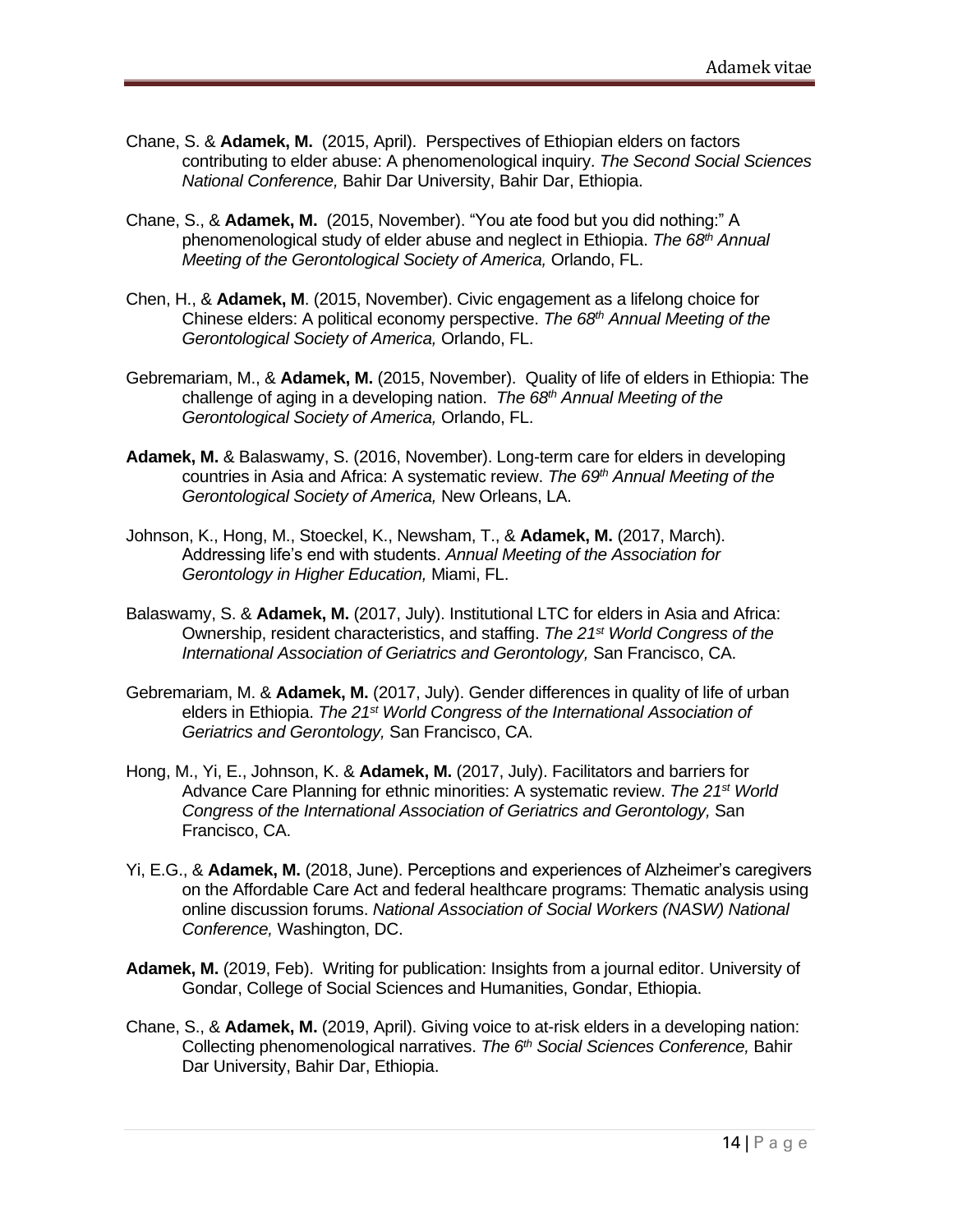- Ali, S. & **Adamek, M.** (2019, Nov). Awramba community-based care for elders lacking family support in Ethiopia. *The 71st Annual Meeting of the Gerontological Society of America*, Austin, TX.
- Yi, E.G., & **Adamek, M.** (2019, Nov). The impact of internet use on mental health, social support, and care burden of informal caregivers. *The 71st Annual Meeting of the Gerontological Society of America*, Austin, TX.
- Zelalem, A., Gebremarian, M., & **Adamek, M.** (2019, Nov). Aging in rural Ethiopia: Impact on filial responsibility and intergenerational solidarity. *The 71st Annual Meeting of the Gerontological Society of America*, Austin, TX.
- Slater, G., & **Adamek, M.** (2020, Jan). Replication study of elder suicide and elder gun suicide models using 2010 population data. *The 24th Annual Conference of the Society for Social Work and Research,* Washington, DC.
- **Adamek, M.** (2020, Feb). Winning strategies of productive academic writers: An editor's view. *Faculty Seminar.* Bahir Dar University, Bahir Dar, Ethiopia.
- Yi, G. & **Adamek, M.** (2020, March). Perspectives of Alzheimers caregivers on the Affordable Care Act: A thematic analysis of social media discussions.*The 2020 Aging in America Conference,* American Society on Aging*,* Atlanta, GA.
- Karikari, G., Lohrmann, K. D., Huber, L., **Adamek, M.,** & Omodior, O. (2020, October). Predicting medical & nursing students intention towards geriatric specialization in Ghana. *American Public Health Association 2020 Virtual Annual Meeting.*
- Karikari, G., Lohrmann, K. D., Huber, L., **Adamek, M.,** & Omodior, O. (2020, November). Attitudes of graduating medical and nursing students toward older persons in Ghana. *The 72nd Gerontological Society of America Annual Scientific Meeting Online*.
- Lightfoot, L., Quam, J., & **Adamek, M.** (2020, November). An overview of the Fulbright Scholars Program for Social Work faculty. *Annual Program Meeting of the Council on Social Work Education,* online.
- **Adamek, M.,** Kotecho, M., Chane, S., & Gebeyaw, G. (2021, November). Non-response to population aging in Sub-Saharan Africa: A survey of gerontology scholars. *The 73rd Gerontological Society of America Annual Scientific Meeting Online*.
- Adeniji, D., Catlin, S., & **Adamek, M.** (2021, November). The effectiveness of an intergenerational technology program for older adults: A pilot study. *The 73rd Gerontological Society of America Annual Scientific Meeting Online*.
- Chane, S., & **Adamek, M.** (2021, November). Centenarians in the Global South: A view from Ethiopia. The 73<sup>rd</sup> Gerontological Society of America Annual Scientific Meeting *Online*.
- Kotecho, M., Takele, A. & **Adamek, M.** (2021, November). "Hunger would kill us instead of the pandemic:" Elders' responses to COVID-19 in Ethiopia. *The 73rd Gerontological Society of America Annual Scientific Meeting Online*.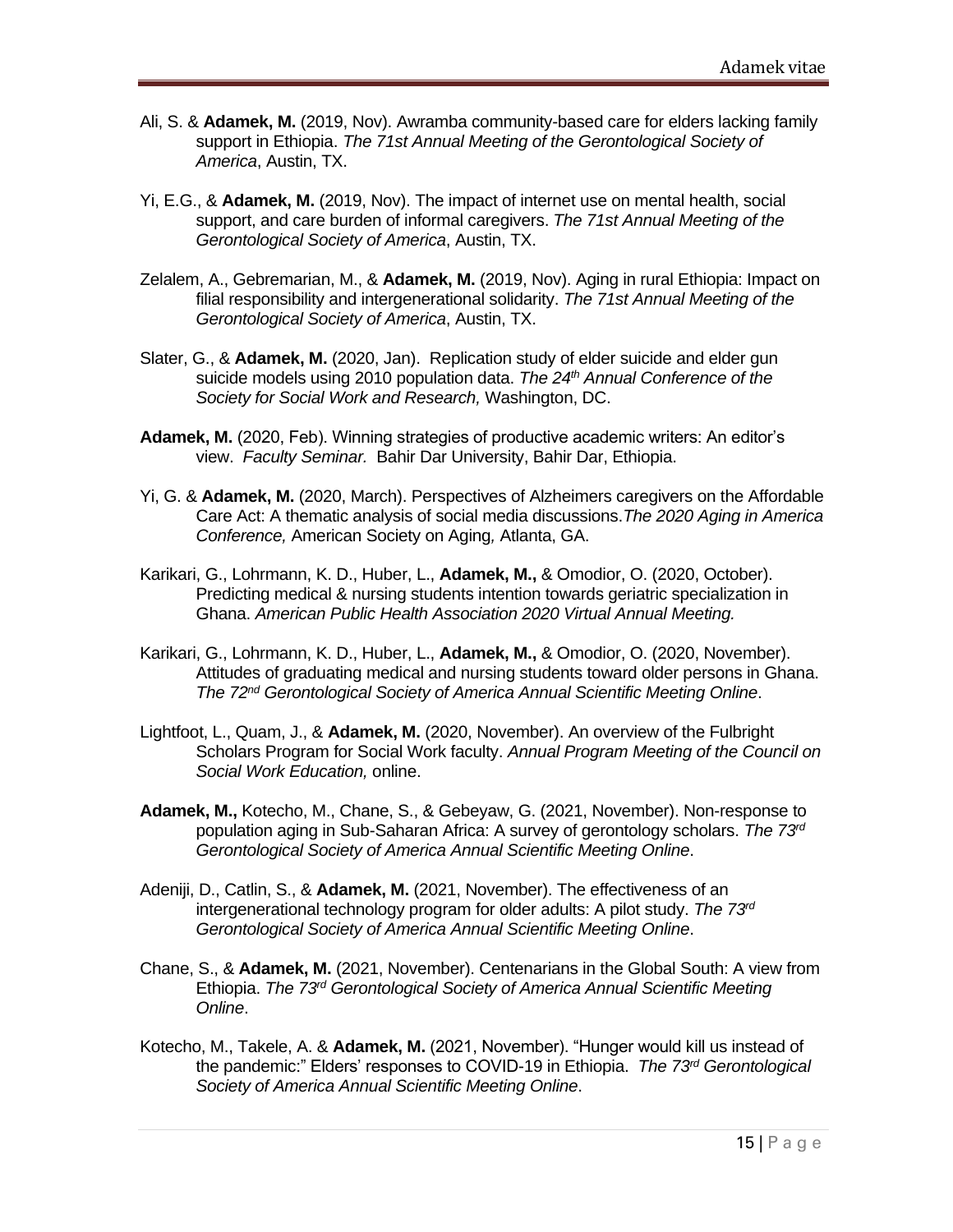#### **State and Local Presentations**

- **Adamek,** M. (1999, May & December). Retirement housing options: Setting the stage. *Purdue University Cooperative Extension Service Retiree Seminar*, Indianapolis, IN.
- **Adamek,** M. (2000, March). The aging process: Psychosocial needs of the elderly. *Long Term Care Social Workers Conference,* Lacy Beyl & Co., Indianapolis, IN.
- **Adamek,** M. (2000, June). Aging in the new millennium: Will social work be ready? *NASW—Indiana Chapter Annual Conference,* Indianapolis, IN.
- **Adamek**, M. (2000, June). Doing social work research: The experience of doctoral education. *NASW—Indiana Chapter Annual Conference,* Indianapolis, IN.
- **Adamek,** M. (2000, October). Suicide and the elderly. *Council of Community Mental Health Centers, Older Adults Committee Fall Conference,* Brown County, IN.
- **Adamek,** M. & Decker, C. (2002, March). Geriatric depression in long-term care: A project overview. Lockefield Village Health & Rehabilitation Center, Indianapolis, IN.
- **Adamek,** M. (2002, May). Geriatric depression in long-term care: The social worker's role. *Long Term Care Social Workers Conference,* Lacy Beyl & Co., Inc., Indianapolis, IN.
- **Adamek,** M. (2002, May). Preparing aging-savvy social workers for the 21<sup>st</sup> century. **I***ndiana Society for Social Work Leadership in Health Care,* Indianapolis, IN.
- **Adamek,** M. (2003, May). Intimacy, sexuality and loneliness issues in later life. *Conference on Ministry with the Aging,* Ft. Wayne, IN.
- **Adamek**, M., Lugar, R., Sartor, C. & Weber, P. (2003, October). Pursuing a doctorate degree as a social worker—what are my options and is it for me? *NASW—Indiana Chapter. Annual Conference,* Indianapolis, IN.
- Yoder, G. & **Adamek,** M. (2004, March). Suicide lethality assessment: The missing piece. *IUSSW Alumni Association 3rd Annual Mental Health Conference,*  Indianapolis, IN.
- **Adamek,** M. & Yoder Slater, G. (2005, May). Preventing elder suicide: A proactive approach. *Regional Suicide Prevention Partnership,* Lafayette, IN.
- **Adamek**, M. (2005, March). New developments in geriatrics: A research update for LTC social workers. *Lacy-Beyl Annual Long-Term Care Social Workers' Conference,*  Indianapolis, IN.
- Slater, G. & **Adamek,** M. (2006, March). The structure of suicide: A sociological autopsy. *Hoosiers Concerned with Gun Violence,* Indianapolis, IN.
- **Adamek**, M. & Yoder Slater, G. (2006, Oct).Treating depression and anxiety in older adults: Overcoming barriers to psychosocial interventions. *NASW- Indiana Chapter 2006 Statewide Professional Education Development Conference,* Indianapolis, IN.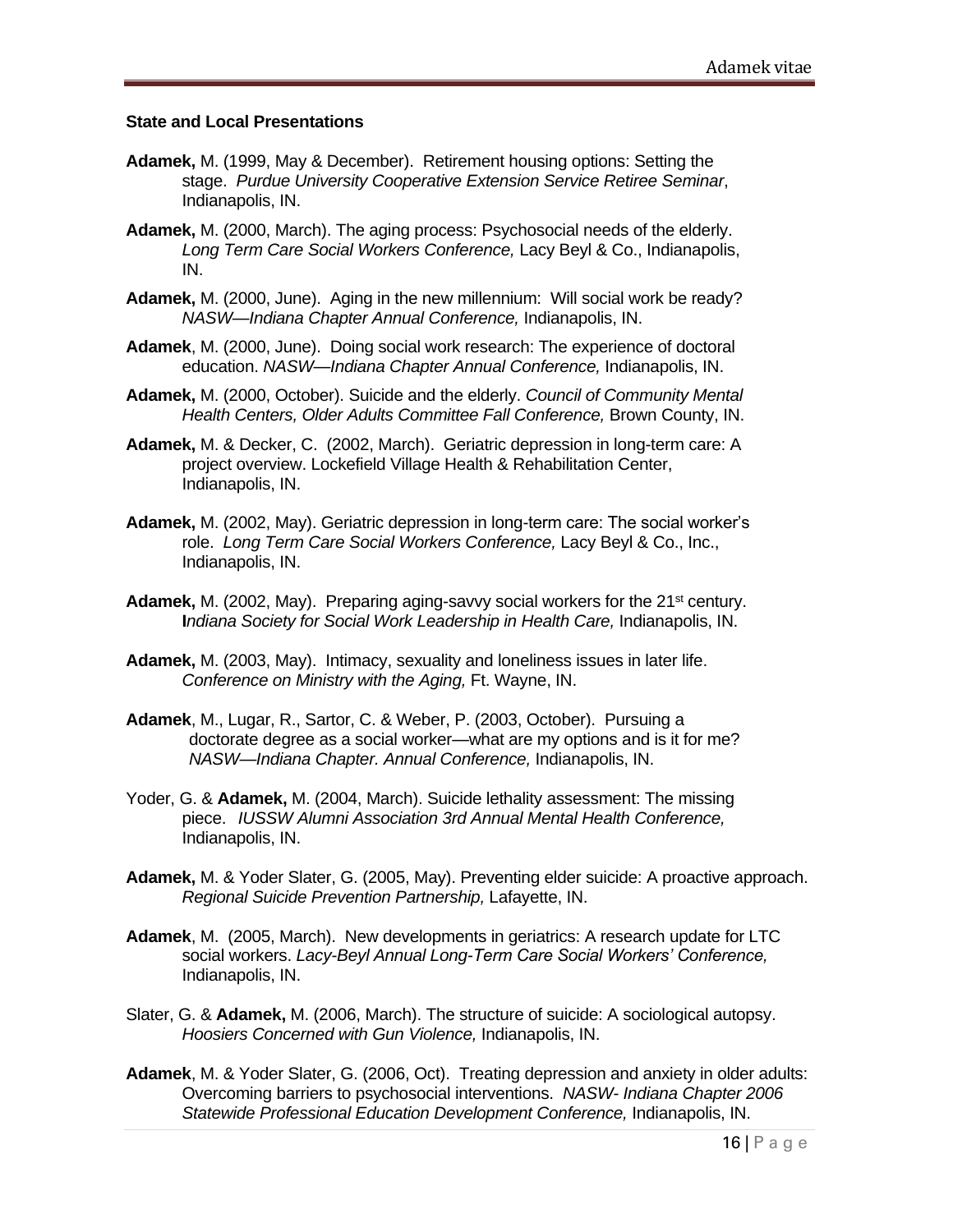- **Adamek**, M. & Slater, G. (2005, 2006, 2007). Elder suicide: Risk and assessment. *Geriatric Medicine Core Lecture Series,* IU School of Medicine, Indianapolis, IN.
- Slater, G. & **Adamek,** M. (2007. Sept). Making research fun: Creative strategies for engaging social work research & statistics students. *Indiana Association for Social Work Education,* Anderson University, Anderson, IN.
- **Adamek,** M. (2008, February). Choosing a mentor and advisory committee. *Panel Presentation for UpNGo*, IUPUI, Indianapolis, IN.
- **Adamek**, M., Decker, V. & Pfahler, C. (2008, October). Enhancing writing skills of MSW students: A new online course. *Indiana Association of Social Work Education 2008 Conference,* Indiana Wesleyan University, Marian, IN.
- **Adamek**, M. (2008, November). The balancing act: Balancing life, work and grad school. *Panel Presentation for UpNGo*, IUPUI, Indianapolis, IN.
- **Adamek,** M. (2008, December). Detecting depression and suicidal risk in late life. *Presentation to Hartford Community Partners and MSW Hartford trainees,* Indiana University School of Social Work, Indianapolis, IN.
- **Adamek**, M. & Slater, G. (2009, March). The aging of the baby boomers: "Boon or bust?" *IUSSW Annual Alumni Mental Health Conference,* Indianapolis, IN.
- **Adamek,** M. (2010, May). Late life depression and suicide: Overcoming challenges to intervention. Fayette Regional Health System & Hospital Continuing Education, Connersville, IN.
- **Adamek,** M. (2010, October). Late life depression and suicide: Overcoming challenges to intervention. *American Senior Communities Continuing Education*, Indianapolis, IN.
- Chen, H. & **Adamek, M**. (2015, May). Civic engagement of older adults in America and China: A comparative analysis. *The 19th Annual PhD Spring Symposium*, Indiana University, Indianapolis, IN.
- Adeniji, D., **Adamek, M.,** & Catlin, S. (2019, April). Engaging older adults with technology through Intergenerational Service Learning. *Bringle Civic Engagement Showcase,*  IUPUI, Indianapolis, IN.

### **BOOKS AND BOOK CHAPTERS**

- Kaplan, M., **Adamek, M.,** & Johnson, S. (1996). Trends in firearm suicide among older American males. In P. Rabins (Ed.). *Year book of geriatrics and gerontology.* St. Louis: Mosby.
- **Adamek**, M. (2002). Dispelling the mystique of disciplinary discourse: Strategies for enhancing graduate students' writing. In S. Hamilton (Ed.). *Writing in the arts, sciences, and professional schools.* (pp. 245-267). U.S: St. Clair Press.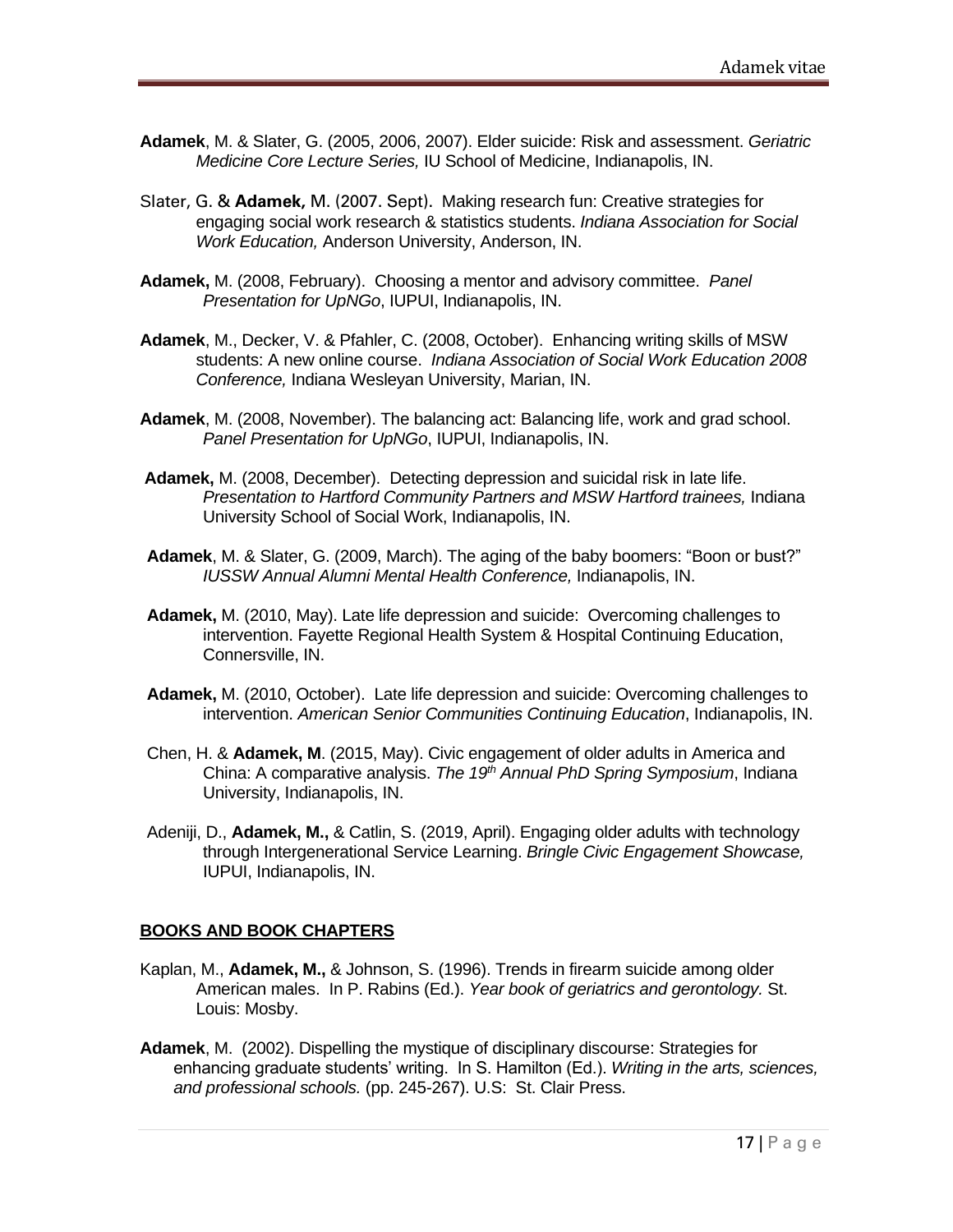- **Adamek,** M. (2003). Late life depression in nursing home residents: Social work opportunities to prevent, educate, and alleviate. In B. Berkman & L. Harootyan (Eds.). *Social work and health care in an aging world: Informing education, policy, practice, and research* (pp. 15-47). NY: Springer.
- **Adamek,** M. & Yoder Slater, G. (2006). Social work with older adults at risk of suicide. In B. Berkman (Ed.). *Handbook of social work in health and aging,* NY: Oxford University Press.
- **Adamek,** M. & Yoder Slater, G. (2008). Evidence-based psychosocial interventions for older adults with depression and anxiety. In. S. Cummings & N. Kropf (Eds.) *The handbook of psychosocial interventions for older adults: Evidence-based approaches.* Binghamton, NY: Haworth.
- Shon, H. & **Adamek,** M. (2011). Caregivers for older Chinese Americans: Facilitating access to caregiver support services. In S. Chen (Ed). *Aging in perspective and the case of China: Issues and approaches.* NY: Nova Science Publishers.
- **Adamek, M.** (2011). Life chances game. In C. Jumpper-Black & K. Khaja (Eds*.), Seeing different views of the elephant: Exercises in appreciating diversity* (pp.35-38). Dubuque, IA: Kendall Hunt Publishing.
- Chane, S. & **Adamek, M.** (2017). Giving voice to at-risk elders in a developing nation: Collecting phenomenological narratives. *SAGE Research Methods Case Studies.*  doi:<http://dx.doi.org/10.4135/9781526423542>
- Chane, S. & Adamek, M. (2019). *Elder Abuse in Ethiopia: A Sign of the Times.* Riga, Latvia: Lambert Academic Publishing.
- **Adamek, M**., Chane, S., & Kotecho, M. (2020). Family and kin care of elders in sub-Saharan Africa. In P. Maharaj & Z. Mokomane (Eds.). *Health & Care in Old Age in Africa.* (pp. 61-77). London: Routledge. <https://doi.org/10.4324/9780429020759>
- Kotecho, M., Chane, S., Gebeyaw, G., Zelalem, A., Dawud, M., & **Adamek, M.** (in press). Life is hard and getting harder: The experience of aging in Ethiopia. In S. Helaine (Ed.). *Aging Across Cultures: Growing Old in the Non-Western World.* Springer.

### **PEER-REVIEWED PUBLICATIONS**

- Sherraden, M. & **Adamek, M.** (1983). Unemployment and adolescent mental health. *Practice Applications, 1,* 1-16.
- Sherraden, M. & **Adamek, M.** (1984). Explosive imagery and misguided policy. *Social Service Review, 58*, 539-555.
- Sherraden, M. & **Adamek, M**. (1985). Treating unemployed adolescents. *Social Casework, 66,* 467-474.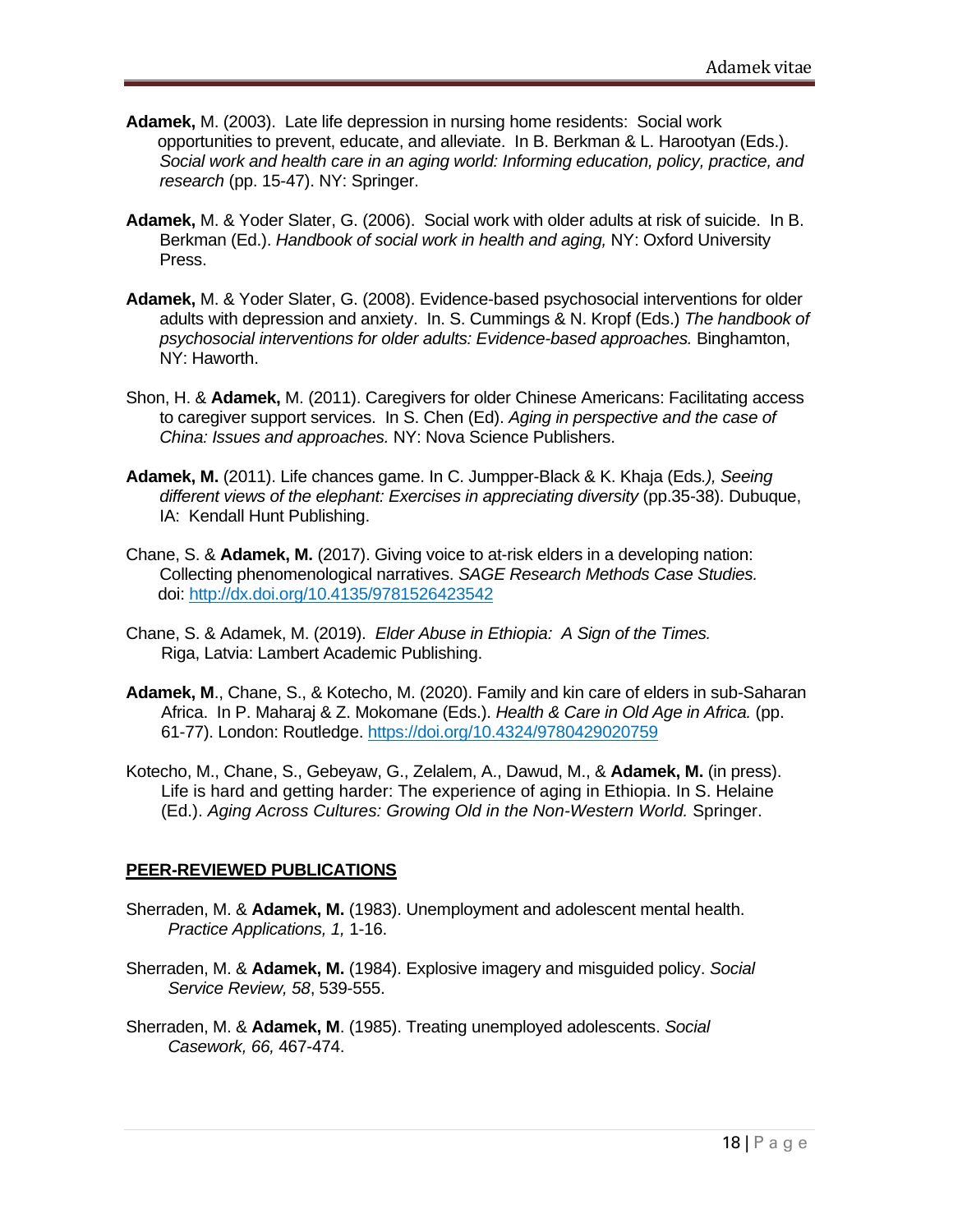- **Adamek, M.,** Dunkle, R. & Matthews, S. (1988). Social support and childless older women: A review of the literature. *The University Center on Aging & Health Newsletter, 9,* 10-14.
- Matthews, S., Delaney, P., & **Adamek, M.** (1989). Male kinship ties: Bonds between adult brothers. *American Behavioral Scientist, 33,* 58-69.
- **Adamek, M.** (1991). Caregivers' views of disability allowances as a support for inhome care. *Journal of Gerontological Social Work, 17,* 121-137.
- **Adamek, M.** (1992). Should the government pay? Caregiver views of government responsibility and feelings of stigma about financial support. *Journal of Applied Gerontology, 11,* 283-297.
- Matthews, S., **Adamek, M**. & Dunkle, R. (1993). Research on older families when more than one member responds: Producing and interpreting findings. *Journal of Aging Studies, 7,* 215-228.
- Kaplan, M., **Adamek, M.** & Johnson, S. (1994). Trends in firearm suicide among older American males: 1979-1988. *The Gerontologist, 34,* 59-65.
- Olson, B. & **Adamek, M.** (1995). Streamlining discharge planning for patients returning to nursing homes: The electronic transmission of medical records. *Journal of Applied Gerontology, 14,* 210-224.
- Weinberg, N., Uken, J., Schmale, J. & **Adamek, M**. (1995). Therapeutic factors: Their presence in a computer-mediated support group. *Social Work with Groups, 18,* 57-69.
- **Adamek, M.** & Kaplan, M. (1996). Firearm suicide among older men. *Psychiatric Services, 47,* 304-306.
- **Adamek, M.** & Kaplan, M. (1996). Managing elder suicide: A profile of American and Canadian crisis prevention centers. *Suicide & Life-Threatening Behavior, 26*, 122-131.
- **Adamek, M.** & Kaplan, M. (1996). The growing use of firearms by suicidal older women, 1979-1992: A research note. *Suicide & Life-Threatening Behavior, 26,* 71-78.
- Kaplan, M., **Adamek, M.** & Geling, O. (1996). Sociodemographic predictors of firearm suicide among older white males. *The Gerontologist, 36,* 530-533.
- Kaplan, M., **Adamek, M**., Geling, O., & Calderon, A. (1997). Firearm suicide among older women in the U.S. *Social Science and Medicine, 44,* 1427-1430.
- **Adamek, M.** & Kaplan, M. (1998). Geriatric mental health in the primary care sector: A comparison of physicians and nurse practitioners. (Abstract). *International Journal of Psychiatry in Medicine, 27* (4), 301.
- Kaplan, M., **Adamek**, M., & Rhoades, J. (1998). Prevention of elderly suicide: Physicians' assessment of firearm availability. *American Journal of Preventive Medicine, 15,* 60-64.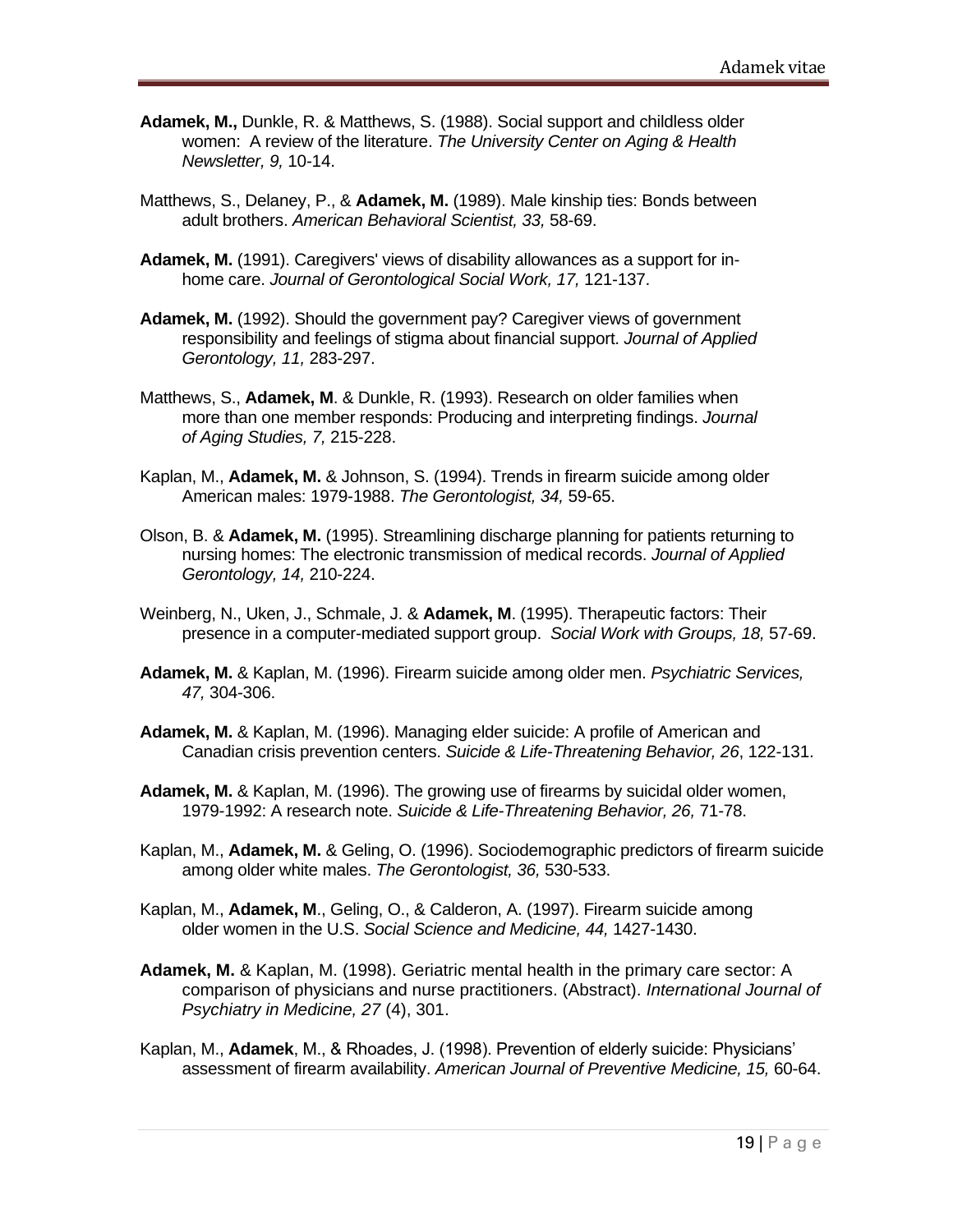- Kaplan, M., **Adamek**, M., & Calderon, A. (1999). Managing depressed and suicidal geriatric patients: Differences among primary care physicians. *The Gerontologist, 39,* 417-425.
- **Adamek,** M., & Kaplan, M. (2000). Caring for depressed and suicidal older patients: A survey of physicians and nurse practitioners. *International Journal of Psychiatry in Medicine, 30,* 111-125.
- Kaplan, M., **Adamek,** M., & Martin, J. (2001). Confidence of primary care physicians in assessing the suicidality of geriatric patients. *International Journal of Geriatric Psychiatry, 16,* 728-734.
- Cournoyer, B. & **Adamek**, M. (2001). The 2001 Educational Policy and Accreditation Standards: The value of research revisited. *Advances in Social Work, 2,* 119-127.
- Decker, C. & **Adamek**, M. (2003). Meeting the challenges of social work research in long term care. *Social Work in Health Care, 38* (3), 47-65.
- **Adamek,** M., & Kaplan, M. (2003). Confidence in managing late-life suicidality: A national survey of nurse practitioners. *Journal of Mental Health and Aging, 9,* (3), 171-182.
- **Adamek,** M. & Yoder Slater, G. (2008). Depression and anxiety. *Journal of Gerontological Social Work, 50,* 153-191.
- **Adamek**, M. (2011). Scholarly writing as a tool for empowering change agents in Ethiopia. *Reflections: Narratives of Professional Helping,* Special Issue—The Heart of Justice: Social Work Innovations in Africa, *17* (3), 96-101.
- Gezie, A., Khaja, K, Chang, V., **Adamek,** M., & Johnsen, M. (2012). Rubrics as a tool for learning and assessment: What do baccalaureate students think? *Journal of Teaching in Social Work, 32* (4), 421-437. doi: [10.1080/08841233.2012.705240](http://dx.doi.org/10.1080/08841233.2012.705240)
- Teka, A. & **Adamek, M.** (2014). "We prefer greeting rather than eating:" Life in an elder care center in Ethiopia. *Journal of Cross-Cultural Gerontology, 29* (4), 389-404. doi: [10.1007/s10823-014-9244-7](http://dx.doi.org/10.1007/s10823-014-9244-7)
- **Adamek, M.** (2015). Building scholarly writers: Student perspectives on peer review in a doctoral writing seminar. *Journal of Teaching in Social Work. Special Issue on Doctoral Education, 35,* (1/2), 213-225. doi: [10.1080/08841233.2014.995333](http://dx.doi.org/10.1080/08841233.2014.995333)
- Chane, S. & **Adamek, M.** (2015). Factors contributing to elder abuse in Ethiopia. *Journal of Adult Protection, 17* (2), 1-12. doi: [10.1108/JAP-07-2014-0026](http://dx.doi.org/%20%2010.1108/JAP-07-2014-0026)
- Chane, S., & **Adamek, M.** (2015). "Death is better than misery:" Elders' accounts of abuse and neglect in Ethiopia. *International Journal of Aging & Human Development, 82,* 54- 78. doi: [10.1177/0091415015624226](http://dx.doi.org/10.1177/00914115015624226)
- Adamnesh, A. & **Adamek, M.** (2016). "No place like home:" Experiences of an Ethiopian migrant in the host country and as a returnee to the homeland. *African and Black Diaspora: An International Journal, 9* (2), 290-301. doi: [/10.1080/17528631.2015.1083175](http://dx.doi.org/10.1080/17528631.2015.1083175)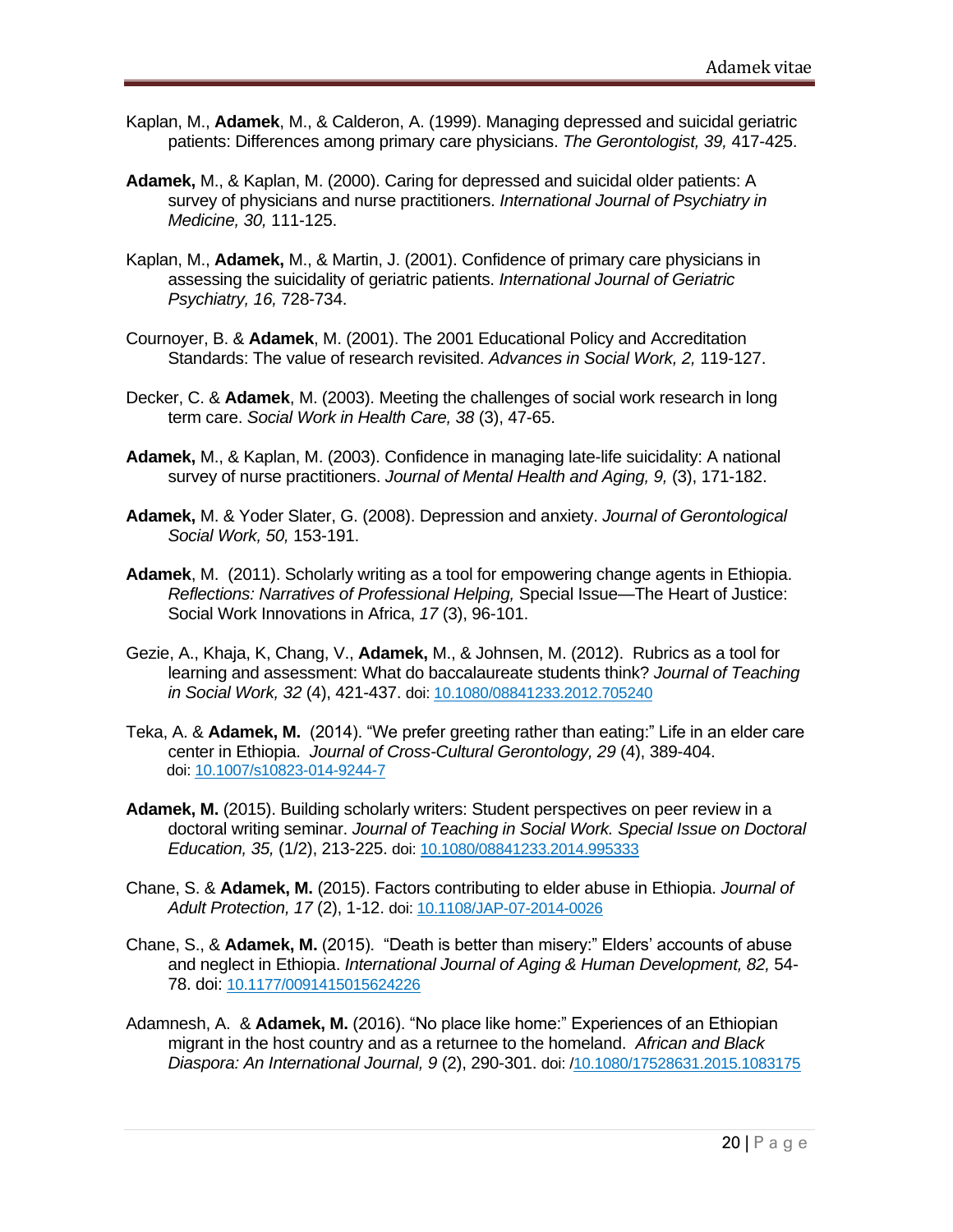- Adamnesh, A. & **Adamek, M**. (2016). The return migration experiences of women trafficked to Bahrain: "For richer or poorer, let me be on the hands of my people." *African and Black Diaspora: An International Journal, 9* (2), 243-256. doi: [10.1080/17528631.2015.1083176](http://dx.doi.org/10.1080/17528631.2015.1083176)
- Johnson, K., Hong, M., Inoue, M. & **Adamek, M.** (2016). Social work should be more proactive in addressing the need to plan for end-of-life. *Health & Social Work, 41* (4), 271-274. doi: [10.1093/hsw/hlw021](http://dx.doi.org/10.1093/hsw/hlw021)
- Chen, H. & **Adamek, M.** (2017). Civic engagement of older adults in mainland China: Past, present, and future. *International Journal of Aging & Human Development*, *85* (2), 204- 226. <https://doi.org/10.1177%2F0091415016685326>
- [Kotecho,](javascript:;) M. & **Adamek, M.** (2017). Gender differences in quality of life of urban elders in Ethiopia. *Innovation in Aging*, *1,* Issue suppl\_1, 879–880. <https://doi.org/10.1093/geroni/igx004.3159>
- Asrese, K., & **Adamek, M.** (2017). Women's social networks and use of facility delivery services for uncomplicated births in North West Ethiopia: A community-based casecontrol study. *BMC Pregnancy and Childbirth, 17,* 441-449. <https://doi.org/10.1186/s12884-017-1626-8>
- Hong, M., Hong, S., **Adamek, M**., & Kim, M.H. (2018). Death attitudes among middle-aged Koreans: Role of end-of-life care planning and death experiences. *International Journal of Aging & Human Development, 86* (1), 51-68. [10.1177/0091415016689473](http://dx.doi.org/10.1177/0091415016689473)
- Hong, M., Yi, E-H., Johnson, K. & **Adamek. M.** (2018). Facilitators and barriers for Advance Care Planning among ethnic minorities in the U.S.: A systematic review. *Journal of Immigrant and Minority Health, 20* (5), 1277-1287. <https://doi.org/10.1007/s10903-017-0670-9>
- Kidanie, S.A., **Adamek, M.,** & Zena, S.B. (2019). The dimensions and determinants of social support among postpartum women in Bahir Dar City, Ethiopia. *Ethiopian Journal of Health Development.* [10.21203/rs.2.16640/v1](https://www.researchgate.net/deref/http%3A%2F%2Fdx.doi.org%2F10.21203%2Frs.2.16640%2Fv1)
- Lessy, Z., **Adamek, M.,** & Khaja, K. (2020). Philanthropic *zakat* for the disadvantaged: Recipient perspectives from Indonesia. *Asian Social Work & Policy Review, 14* (3), 138- 147.<https://doi.org/10.1111/aswp.12204>
- Yi, G., & **Adamek, M.** (2020). Alzheimer's caregivers' experience with and perceptions of the Affordable Care Act: Thematic analysis of online discussion forums. *Journal of Applied Gerontology.* [https://doi.org/10.1177/0733464820964088](https://doi.org/10.1177%2F0733464820964088)
- Zelalem, A., Kotecho, M., & **Adamek, M.** (2021). "The ugly face of old age:" Elders' unmet expectations for care and support in rural Ethiopia. *International Journal of Aging & Human Development, 92* (2), 215-239.<https://doi.org/10.1177/0091415020911900>
- **Adamek, M.,** Kotecho, M., Chane, S., & Getachew, G. (2021). Challenges and assets of older adults in Sub-Saharan Africa: Perspectives of gerontology scholars. *Journal of Aging & Social Policy.* <https://doi.org/10.1080/08959420.2021.1927614>